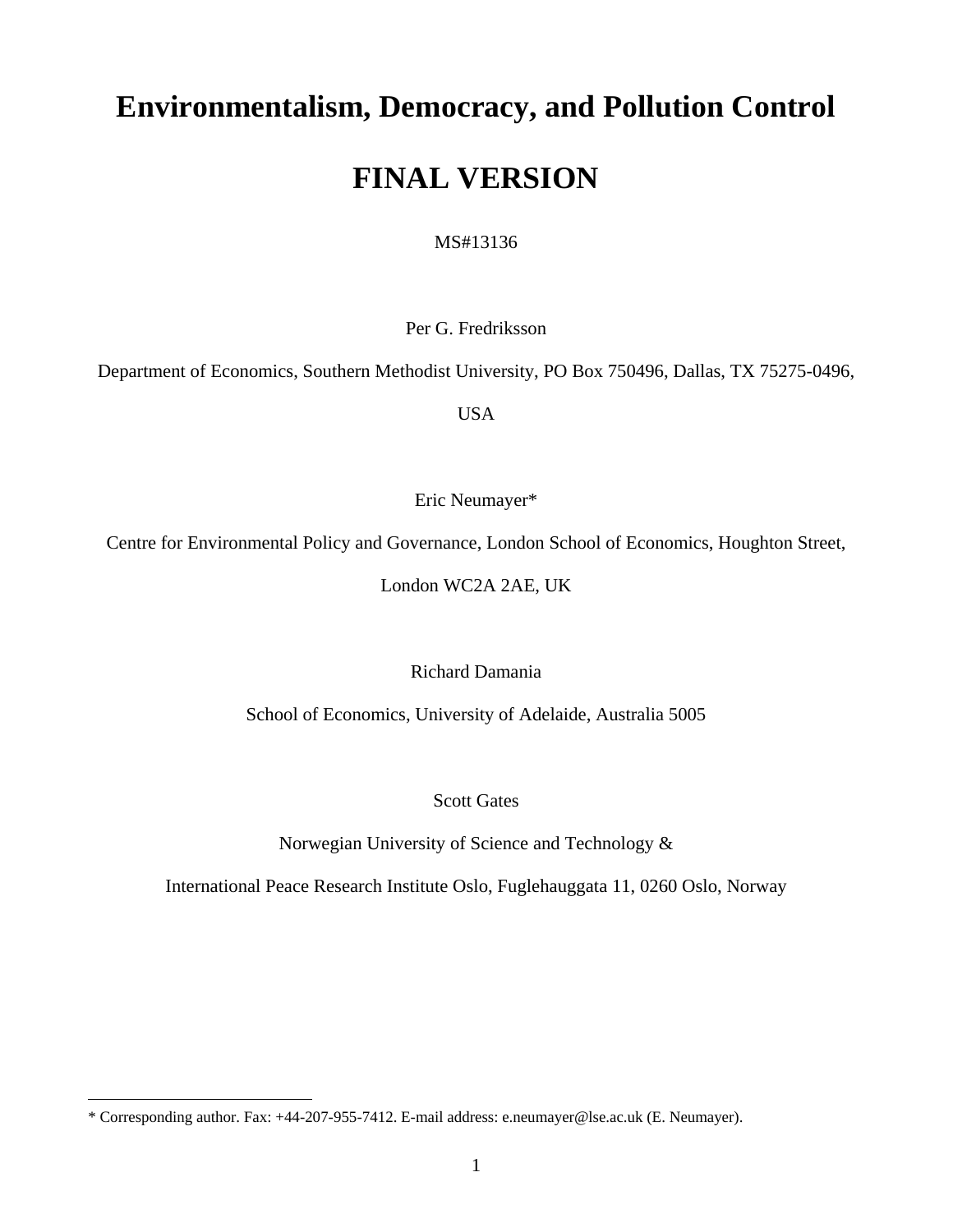## **Abstract**

This paper makes two empirical contributions to the literature, based on predictions generated by a lobby group model. First, we investigate how environmental lobby groups affect the determination of environmental policy in rich and developing countries. Second, we explore the interaction between democratic participation and political (electoral) competition. The empirical findings suggest that environmental lobby groups tend to positively affect the stringency of environmental policy. Moreover, political competition tends to raise policy stringency, in particular where citizens' participation in the democratic process is widespread.

*Keywords:* Environmentalism, democracy, environmental regulations, policy.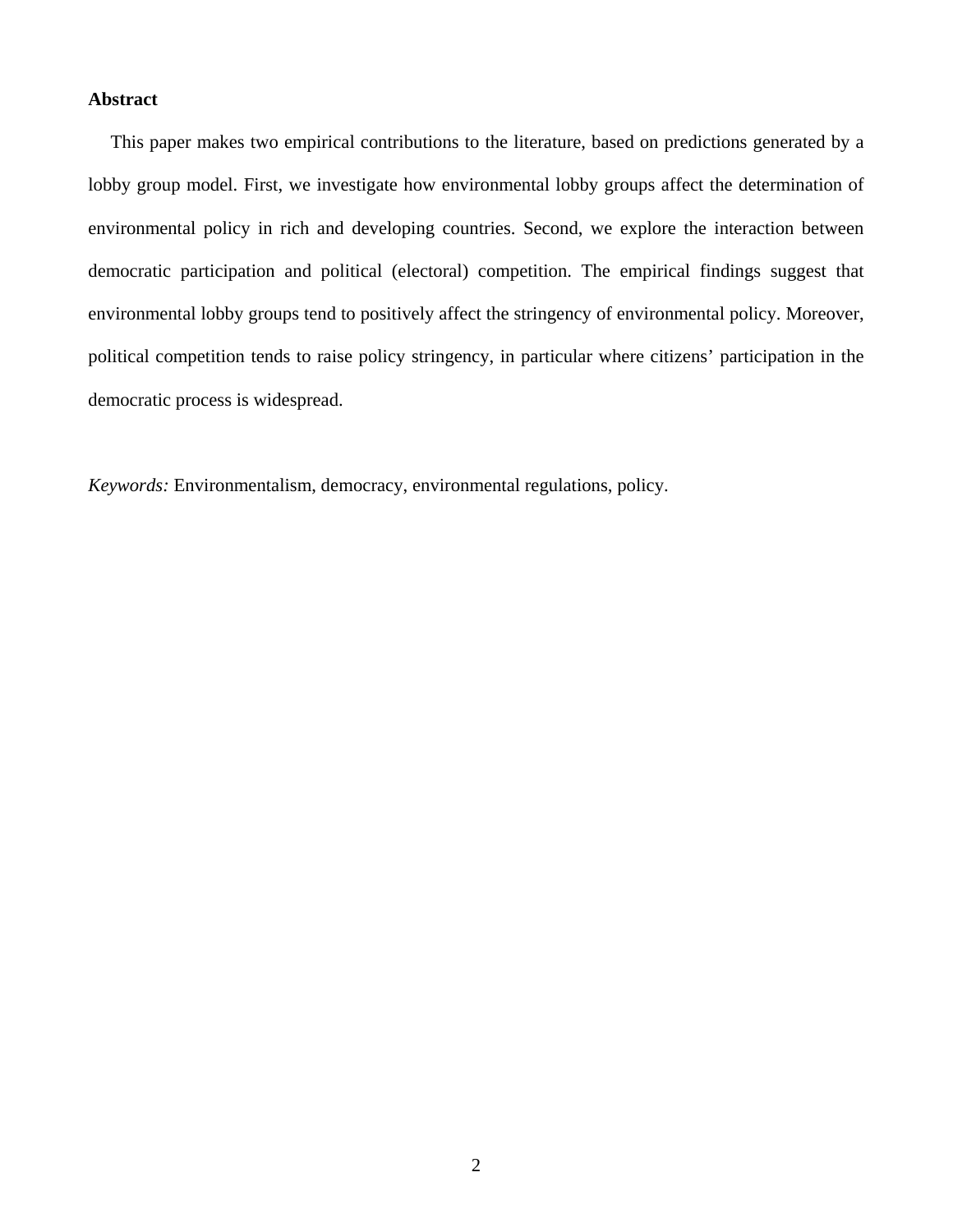## **1. Introduction**

 $\overline{a}$ 

This paper investigates how environmental lobby groups, citizens' participation in the democratic process, and the degree of electoral competition affect the determination of environmental policy in rich and developing countries.

A prominent feature of the political landscape in the last few decades is the emergence of various environmental lobby groups (Wapner [61]). Their impact appears to be rising. On fishing, for example, Todd and Ritchie [57, p. 148] argue that "the tide is slowly turning in favour of the ENGOs on fisheries issues."<sup>[1](#page-2-0)</sup> However, surprisingly little research has examined the impact of environmental lobby groups on environmental policy. Hillman and Ursprung [27], Fredriksson [19], Aidt [1], and Conconi [6,7] studythe theoretical effects of environmental lobby groups on environmental policy outcomes.<sup>2</sup> The empirical literature includes Kalt and Zupan [32], Durden *et al*. [14], Fowler and Shaiko [18], Cropper et al. [9], VanGrasstek [59], and more recently, Riddel [54].<sup>[3](#page-2-2)</sup> These empirical studies have focused on only one single country. No study exists of the effects of environmental lobbying on policy outcomes

<span id="page-2-0"></span><sup>&</sup>lt;sup>1</sup> ENGO is here an acronym for environmental non-governmental organization.

<span id="page-2-1"></span> $2 \text{ Smith } [57]$  uses club theory to explain individuals' decision to join an environmental lobby group.

<span id="page-2-2"></span><sup>&</sup>lt;sup>3</sup> Kalt and Zupan [32] and Durden *et al*. [14] examine the impact of environmental groups on coal strip-mining regulation. Fowler and Shaiko [18] investigate the role of grass-roots environmental lobbying efforts in the US Senate. Both Kalt and Zupan [32] and Fowler and Shaiko [18] report weak and inconsistent relationships between lobbying efforts of interest groups and roll call votes. Durden *et al*. [14] report that environmentalists had below average impact on coal strip-mining legislation. VanGrasstek [59] finds an effect of environmental lobby groups' political action during the NAFTA negotiations in the US Senate, Cropper *et al*. [9] finds that intervention by environmental advocacy groups raise the probability that the USEPA cancelled a pesticide registration, and Riddel [54] shows that the Sierra Club and the League of Conservation Voters have been successful in influencing US Senate election outcomes using campaign contributions (via political action committees). Note that Jackson and Kingdon [31] demonstrate that using an index of other roll call votes as a proxy for members' ideology produces inconsistent estimates of the coefficients (see also Smith [55]).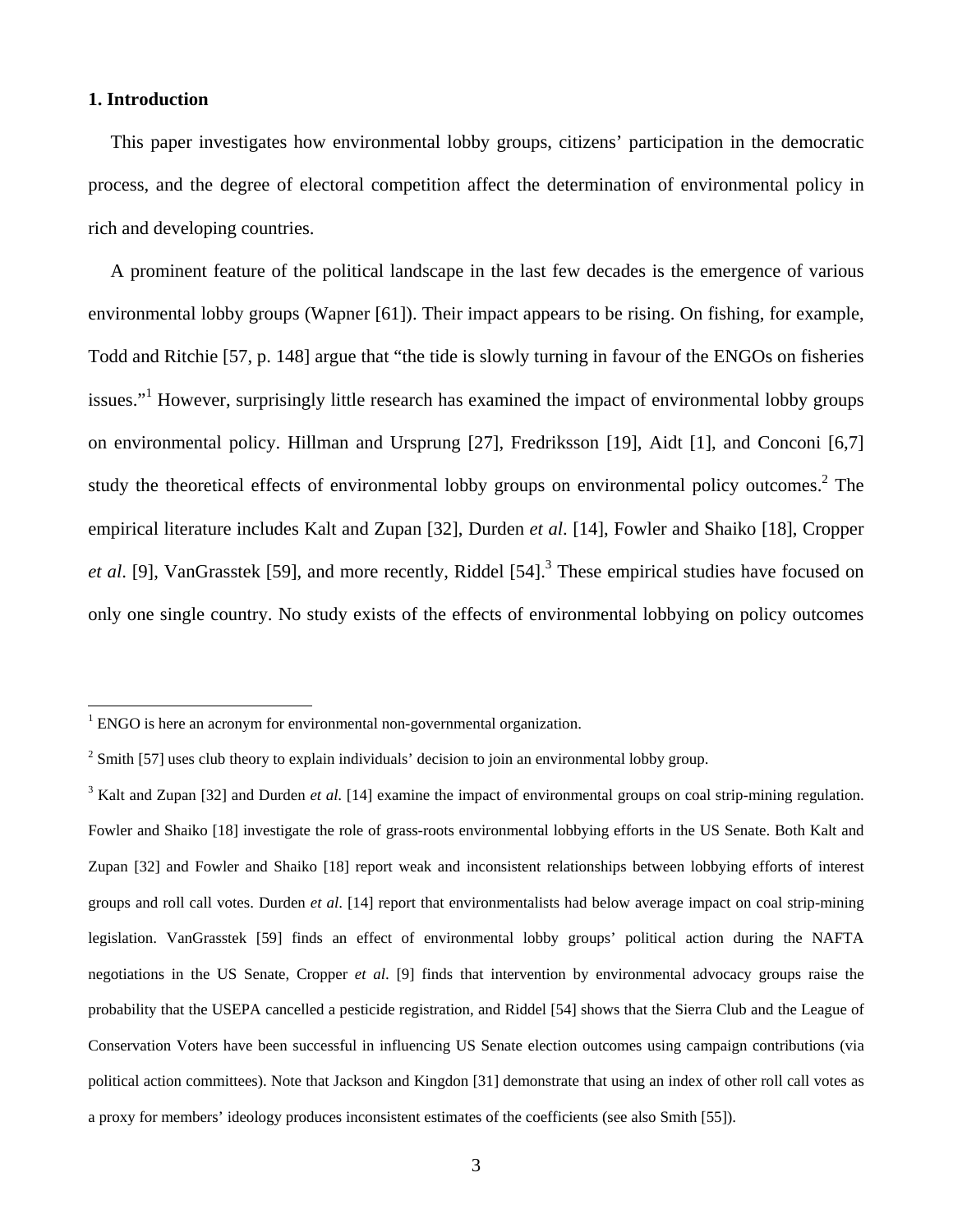<span id="page-3-1"></span>across countries. Moreover, no study examines the environmental policy impacts of environmental lobbying across different political regimes.

Our first main objective is to fill these gaps in the literature. One additional aim is to contribute to the ongoing policy debate on how to improve local and global environmental policymaking. Can foreign donors and international organizations expect to contribute to improved local and global environmental quality by supporting local environmental lobby groups (non-governmental organizations (NGOs)) in developing countries as currently done by the World Bank, among others?<sup>[4](#page-3-0)</sup>

The second main objective of the paper is to contribute with a novel perspective to the small but growing literature on the relationship between democracy and environmental policy making (see, e.g., [8], [44], [13]).<sup>5</sup> We argue that an important interaction effect on environmental policy exists between

 $\overline{a}$ 

 $<sup>5</sup>$  In his theoretical work, Congleton [8] examines how environmental regulations are set to maximize the utility by (*i*) the</sup> median voter in a democratic system, and by (*ii*) an authoritarian ruler in a non-democratic system. Two forces drive Congleton's theoretical results (Deacon [13] provides related arguments). First, a shorter time horizon of the policy maker leads to less stringent environmental regulations, because of the long-term nature of many environmental problems. Arguing that authoritarian rulers tend to have a shorter time horizons, Congleton's model predicts that democracies have stricter environmental regulations than non-democracies due to this effect. Second, the authoritarian ruler appropriates a larger share of economy's income, which has an ambiguous effect on the strictness of environmental regulations. On the one hand, Congleton [8, p. 416] argues that for an autocrat, 'An increase in the fraction of national income going to the individual of interest increases the marginal cost of environmental standards faced by him, since he will now bear a larger fraction of associated reductions in national income' (see also [38]). On the other hand, appropriation of a larger share of the national income might also lead to stricter environmental standards if we assume that environmental quality is a normal, if not a

<span id="page-3-0"></span><sup>&</sup>lt;sup>4</sup> For example, the stated objectives of the Critical Ecosystem Partnership Fund (a joint initiative of Conservation International, the Global Environment Facility, the Government of Japan, the MacArthur Foundation, and the World Bank) are to serve as a catalyst to create strategic working alliances among diverse groups, to combine capacities and eliminating duplication of efforts for a comprehensive and coordinated approach to conservation challenges, to encourage local dialogue with extractive industries, and to strengthen indigenous organizations and facilitating partnerships. See [www.cepf.net/xp/cepf/about\\_cepf/index.xml](http://www.cepf.net/xp/cepf/about_cepf/index.xml) (visited May 5, 2003) for further details.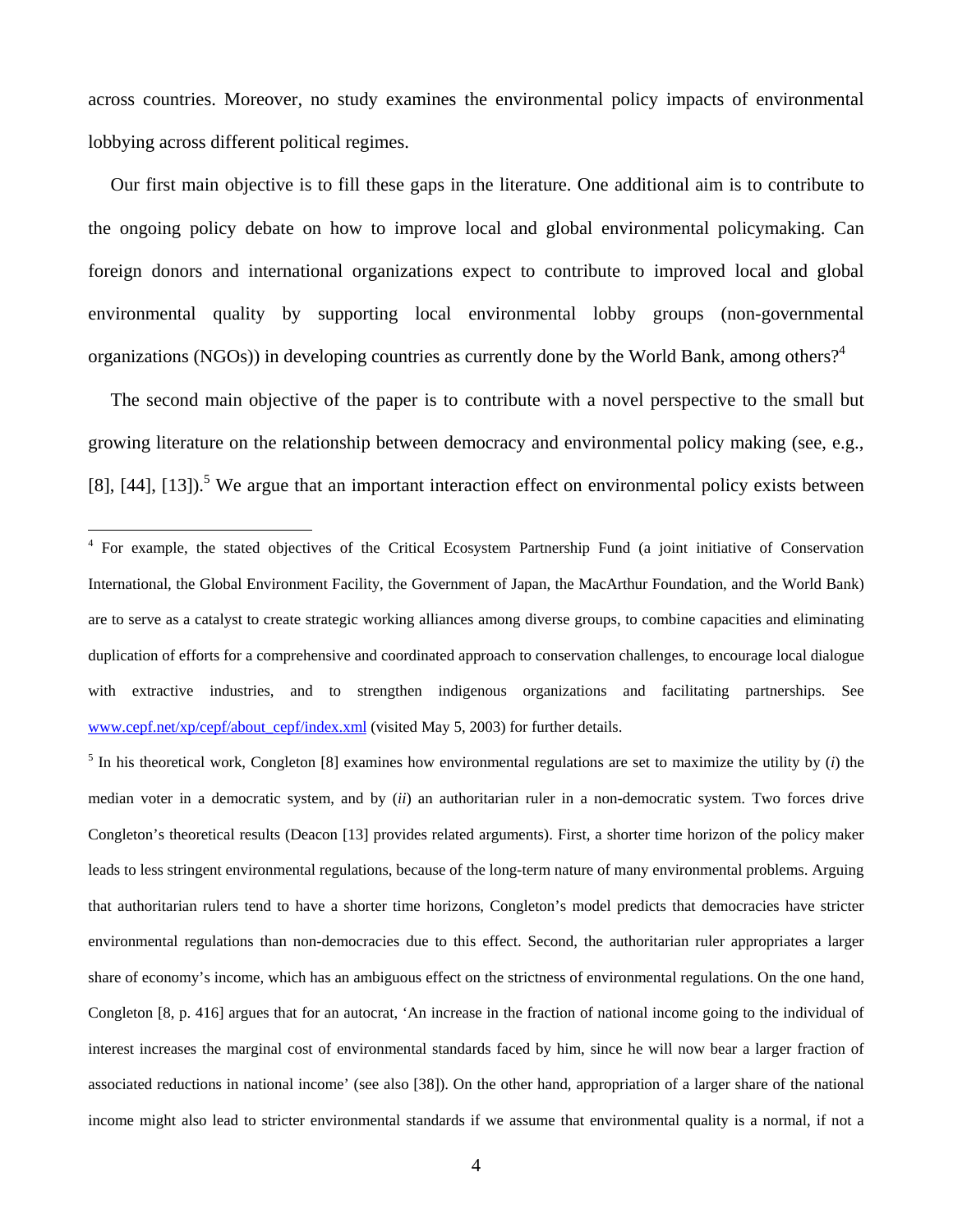(i) the level of *democratic participation* by the general population, and (ii) the degree of *electoral competition*. [6,](#page-4-0)[7](#page-4-1)

We start by developing a theoretical model that provides guidance for our empirical work. First, the environmentalists organize their lobbying effort by forming lobby groups with identical environmental objectives. The number of environmental lobby groups that emerges depends on their collective action costs. We assume that the environmentalists face collective action costs that are increasing in group size, possibly due to their geographical dispersion or because of the administration and enforcement costs of large groups (see [49]). A single industry group with negligible collective action costs opposes their efforts.<sup>8</sup>

 luxury good. Congleton [8] finds that more democratic countries are more likely to sign or enact national legislation supporting the Montreal Protocol on chlorofluorocarbon (CFCs) emissions. Further empirical evidence is provided by Murdoch and Sandler [44] and Murdoch *et al*. [45], who show that more democratic countries cut back more on chlorofluorocarbon and sulphur oxide emissions. Deacon [13] reports that more democratic countries tend to provide greater levels of public goods (including greater access to safe water and sanitation). Democratic countries ratified faster the United Nations Framework on Climate Change (Fredriksson and Gaston [20]), the Convention on Biological Diversity and the Convention on International Trade in Endangered Species (Neumayer [47]). Neumayer [46] and Neumayer et al. [48] also find that more democratic countries put a higher percentage of land area under protection status and comply better with reporting requirements of multilateral environmental agreements. However, this existing empirical literature has ignored the level of democratic participation.

<span id="page-4-0"></span> $6$  The democratic participation variable is calculated as the percentage of the total population participating in elections. The electoral competition variable is calculated by subtracting the percentage of votes won by the largest party from 100.

<span id="page-4-1"></span><sup>7</sup> Mueller and Stratmann [43] find that high levels of democratic participation are associated with more equal income distribution, larger government sectors, and lower growth rates (see also [39] and [34]). The interaction between democratic participation and political competition is ignored in their paper.

<span id="page-4-2"></span><sup>8</sup> The industry owners are considerably fewer and more concentrated, and are therefore assumed to face relatively small collective action costs.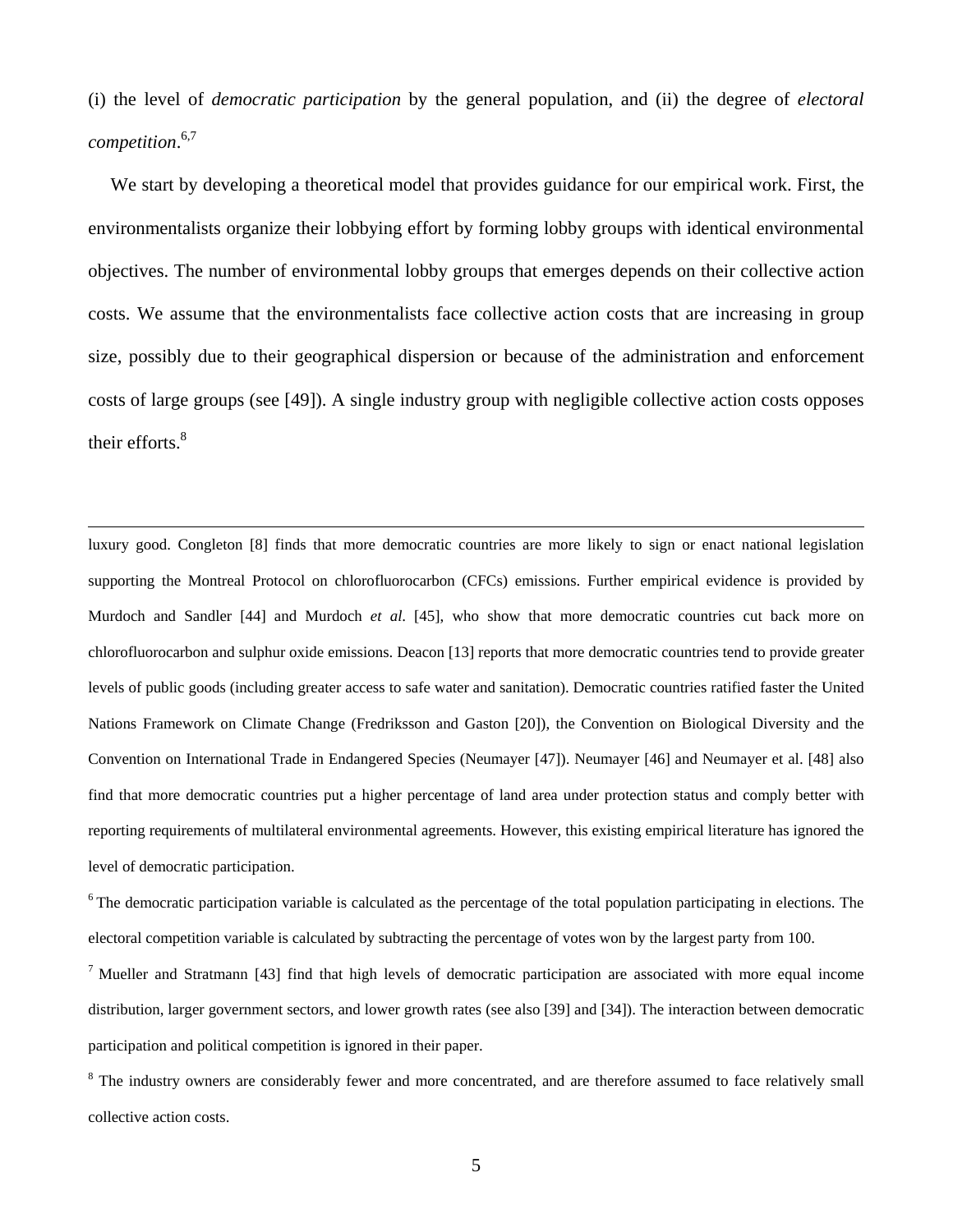Each lobby group seeks to influence the same policymaker (in the same legislature) with the help of prospective campaign contributions (Grossman and Helpman [25]). The government values campaign contributions and aggregate social welfare. However, social welfare is taken into consideration only to the extent that (i) the average voter is expected to participate in the next election (implicitly modeled), and (ii) the next election is competitive. Thus, the greater the number of disenfranchised citizens and the lower the level of political competition expected by the government, the greater is the relative weight that the government places on the political contributions from the environmental and industry lobby groups. Essentially, where the level of democratic participation (political competition) is expected to be relatively high, the policy maker's ability to deviate from the welfare maximizing policy is more restricted, given the degree of political competition (democratic participation rate).<sup>10</sup>

The predictions that emerge are that (i) an increase in the number of environmental lobby groups leads to a more stringent environmental policy, (ii) a greater degree of democratic participation leads to a more stringent environmental policy, (iii) greater political competition yields a stricter environmental policy, and (iv) the effect of democratic participation (political competition) is *conditional* on the level of political competition (democratic participation).

We test these predictions using cross-country data from 82 developing and 22 OECD countries on the regulation of lead content in gasoline. The empirical findings are largely consistent with the predictions of the model. First, we find evidence that an increase in the number of environmental lobby groups tends to lower the lead content of gasoline. This empirical result may have policy implications. The support of environmental lobby groups in developing countries may be a channel through which international donors can help improve local and global environmental policymaking. This may

<span id="page-5-0"></span><sup>&</sup>lt;sup>9</sup> The democratic participation part of our model is reminiscent of Deacon's [13] model of an uncontested minority political elite, although in our model the franchise may range from close to the entire population to a small minority.

<span id="page-5-1"></span> $^{10}$  In Baron [2] and Grossman and Helpman [25] campaign contributions may be used to enlighten voters about the positions of candidates, or purchase impressionable voters' support.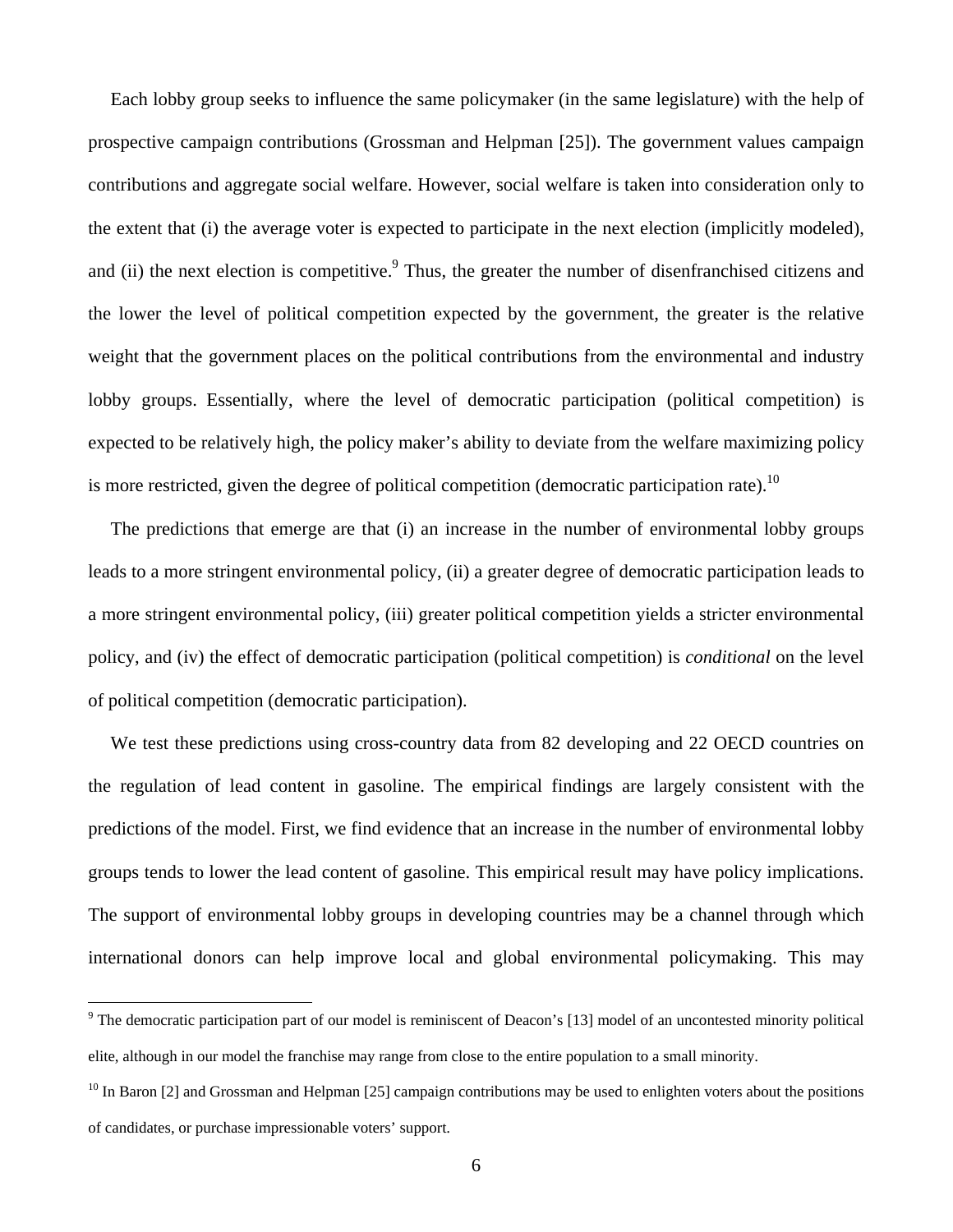facilitate compliance with global international environmental agreements such as the Kyoto Protocol on  $CO<sub>2</sub>$  emissions.

Second, whereas citizens' democratic participation has no environmental policy effect by itself, greater political competition tends to lower lead content in gasoline, *in particular* where the level of political participation is high. However, democratic participation affects environmental policy stringency *only* in countries with sufficiently high degree of political competition. Thus, democratic participation has *no* effect in pure dictatorships. We believe these are new findings in the literature.

While these results are true in our full sample, the developing country results suggest that democratic participation has never any effect in this group of countries, possibly due to threshold effects or to different policy preferences among the very poor. In our view, compared with previous studies in the literature, the results suggest a more detailed channel through which various aspects of democracy (participation and competition) affect environmental policies.

The paper is organized as follows. Section 2 sets up the model, and Section 3 analyses the effects of the number of environmental lobby groups and democratic participation rates. Section 4 presents our empirical work. Section 5 concludes.

#### **2. The Model**

A small open economy has a "clean" sector producing a numeraire good *z*, and a polluting sector producing a good *x*. The economy has consumers and firms, where the population is normalized to 1. A share  $\alpha^E < 1$  of the consumers derive disutility from pollution associated with the local production of good *z*, and become environmentalists. A consumer has utility given by  $11$ 

$$
U = c^z + u(c^x) - \delta^e X \theta,\tag{1}
$$

<span id="page-6-0"></span><sup>&</sup>lt;sup>11</sup> Corner solutions may result with quasi-linear preferences. Interior solutions are assumed.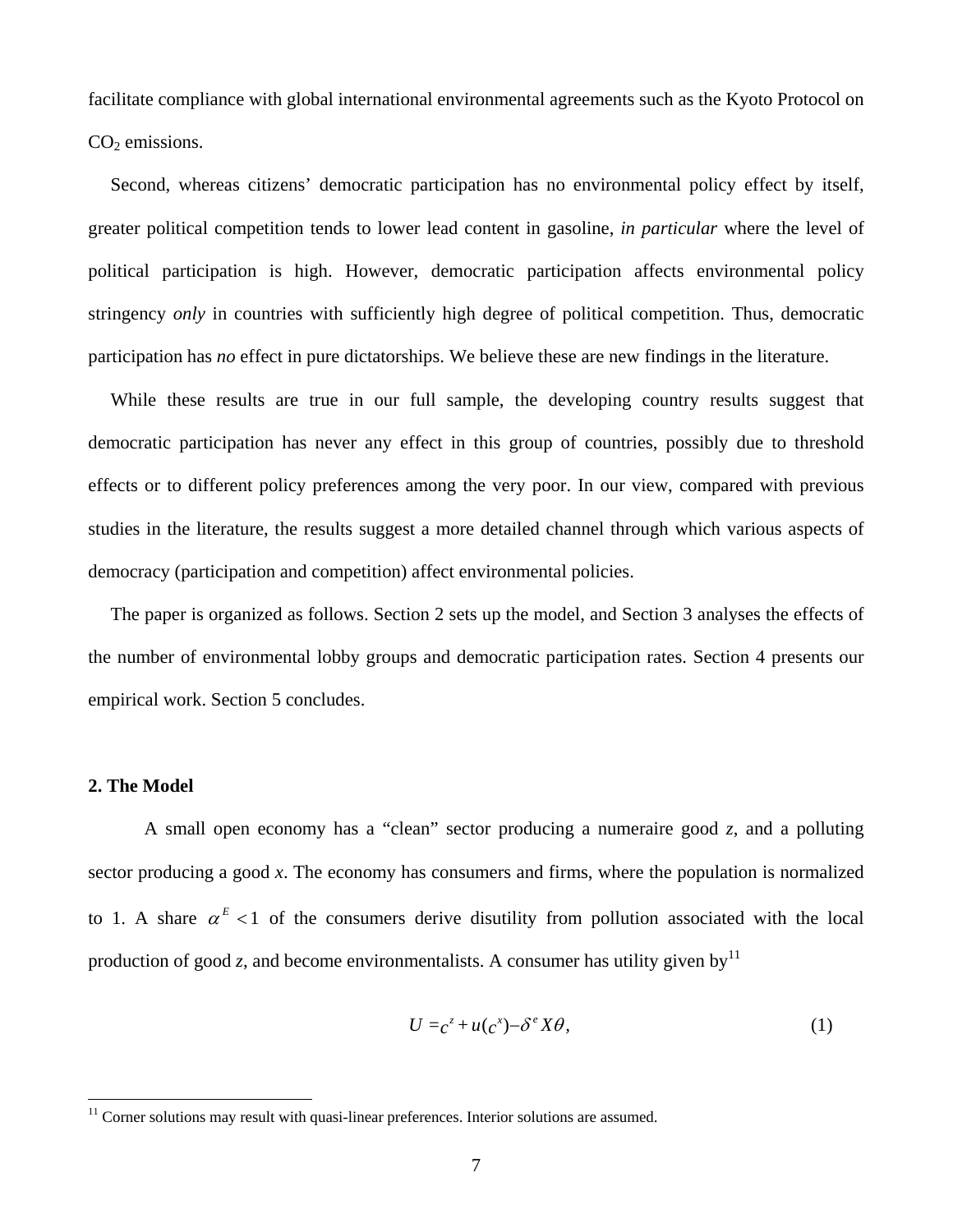where  $c^z$  and  $c^x$  are consumption of the numeraire good *z* and good *x*, with world and domestic prices equal to 1 and  $p^*$ , respectively.<sup>[12](#page-7-0)</sup>  $u(c^*)$  is a strictly concave and differentiable sub-utility function. Production of *x* by each of the  $n \ge 1$  identical firms is given by  $x_i$ , where  $nx_i = X$ .  $\delta^e$  is an indicator variable that takes a value of one if the consumer suffers disutility from pollution (i.e., if she is an environmentalist), and zero otherwise.  $\theta$  is the per-unit damage from pollution, which depends on the amount  $h_i$  spent by the firm on pollution control per unit of output, where  $\theta_h < 0$ , and  $\theta_{hh} > 0$ . Thus,  $X\theta$  represents aggregate emissions. The negative externality is regulated by the government which employs a pollution tax  $t \in T$ ,  $T \in \mathbb{R}$ , on per unit of damage from production of good *x*.

Good *z* is produced with constant marginal cost equal to one. The cost of producing good *x* is given by  $v(x_i, h_i)$ , where we assume  $v_x > 0$ ,  $v_h > 0$ ,  $v_{xx} > 0$ ,  $v_{hh} > 0$ , and that  $v_{hx} > 0$ , but "negligible". Given the pollution tax, the profit function of each firm is given by

$$
\pi_i(t) = p^* x_i - v(x_i, h_i) - t \theta(h_i) x_i,
$$
\n(2)

which yields the first-order conditions

$$
\frac{\partial \pi_i}{\partial x_i} = p^* - v_x - t\theta = 0,\tag{3.1}
$$

$$
\frac{\partial \pi_i}{\partial h_i} = -v_h - t \theta_h x_i = 0.
$$
\n(3.2)

Whereas equation (3.1) states that firm *i* will produce up to the point where the price is equal to the netof-tax marginal cost, equation (3.2) equalizes the marginal cost of reducing pollution (by increasing pollution control costs) with the marginal gain (i.e., lower pollution taxes). Equations (3.1) and (3.2) implicitly define the equilibrium values of  $x_i$  and  $h_i$  as functions of  $t$ :  $x(t)$  and  $h(t)$ . Applying the implicit function theorem to (3.1) and (3.2) yields  $\partial x_i / \partial t < 0$  and  $\partial h_i / \partial t > 0$ ; i.e., an increase in the pollution tax reduces output and increases pollution control expenditures.

<span id="page-7-0"></span><sup>&</sup>lt;sup>12</sup> The world market price  $p^*$  is exogenously given as the country is a price taker.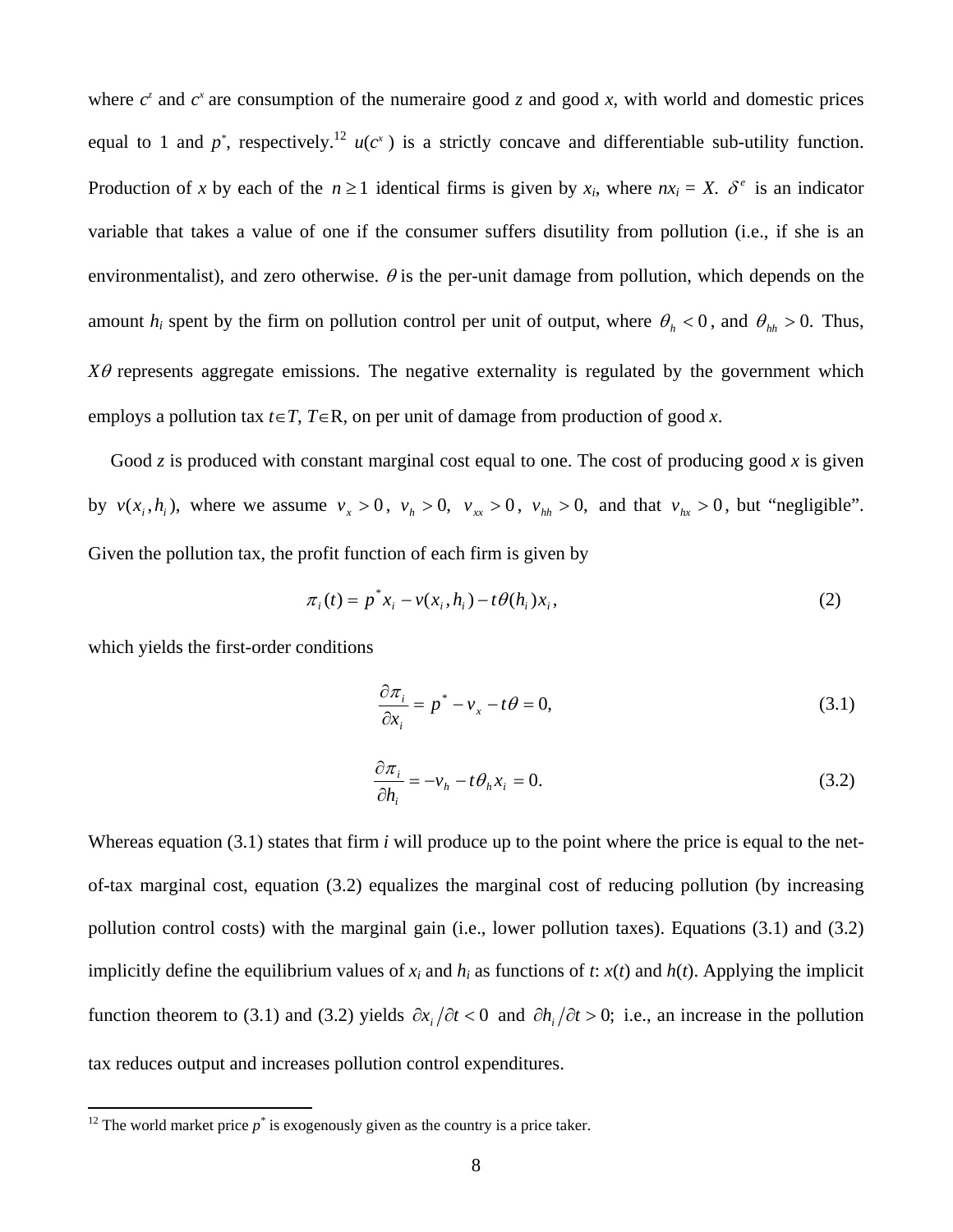Aggregate pollution tax revenues equal

$$
\tau(t) = t \, \theta \! X(t),\tag{4}
$$

where  $X(t) = nx(t)$ . We assume that tax revenues are distributed equally to all individuals (this assumption does not drive our results). $^{13}$ 

The model defines a three-stage game. The timing assumptions are as follows.

*Stage 1*. The consumers with environmental concerns each join one of *k* environmental lobby groups. Similarly, the firms independently and simultaneously form their own lobby group.

*Stage 2*. The lobby groups offer the incumbent government a political contribution schedule each, denoted by  $\Lambda^i$ ,  $i = F, E^j$ ,  $j = 1, ..., k$ . A lobby's strategy consists of a continuous function  $\Lambda^i(t)$   $T \to \Re$ ; i.e., it offers a specific political contribution for selecting a policy *t*.

*Stage 3*. The government proceeds to set its optimal environmental policy, given the lobby groups' strategies and the expected levels of democratic participation and political competition in the next election (only implicitly modeled). The government collects the associated contribution from the lobbies. When the pollution tax has been set, the firms set output and pollution control levels.

The profits obtained by the *n* firms depend on the pollution tax rate. The *n* firms are sufficiently few that lobby group organization costs are negligible. They are assumed able to organize into one single lobby group  $i = F$  that coordinates a prospective political contribution offer to the government. On the other hand, the environmentalists are many and dispersed. Thus, while the benefits of polluting are concentrated among a relatively small number of firms, the pollution costs are thinly and widely spread

<span id="page-8-0"></span><sup>&</sup>lt;sup>13</sup> Let *Y* denote income of the representative consumer. Maximizing (1) subject to the budget constraint  $Y = c^z + p^*c^x$  yields consumption functions  $c^x = d(p^*) = u_c^{-1}$  and  $c^z = Y - p^*d(p^*)$ . The indirect utility function of a consumer can then be expressed as  $V(p^*, t, Y) = Y + \delta(p^*) - \theta X$ , where  $\delta(p^*) = u[d(p^*)] - p^*d(p^*)$  is the consumer surplus derived from consumption of good x. Consumption of good *z* yields no consumer surplus.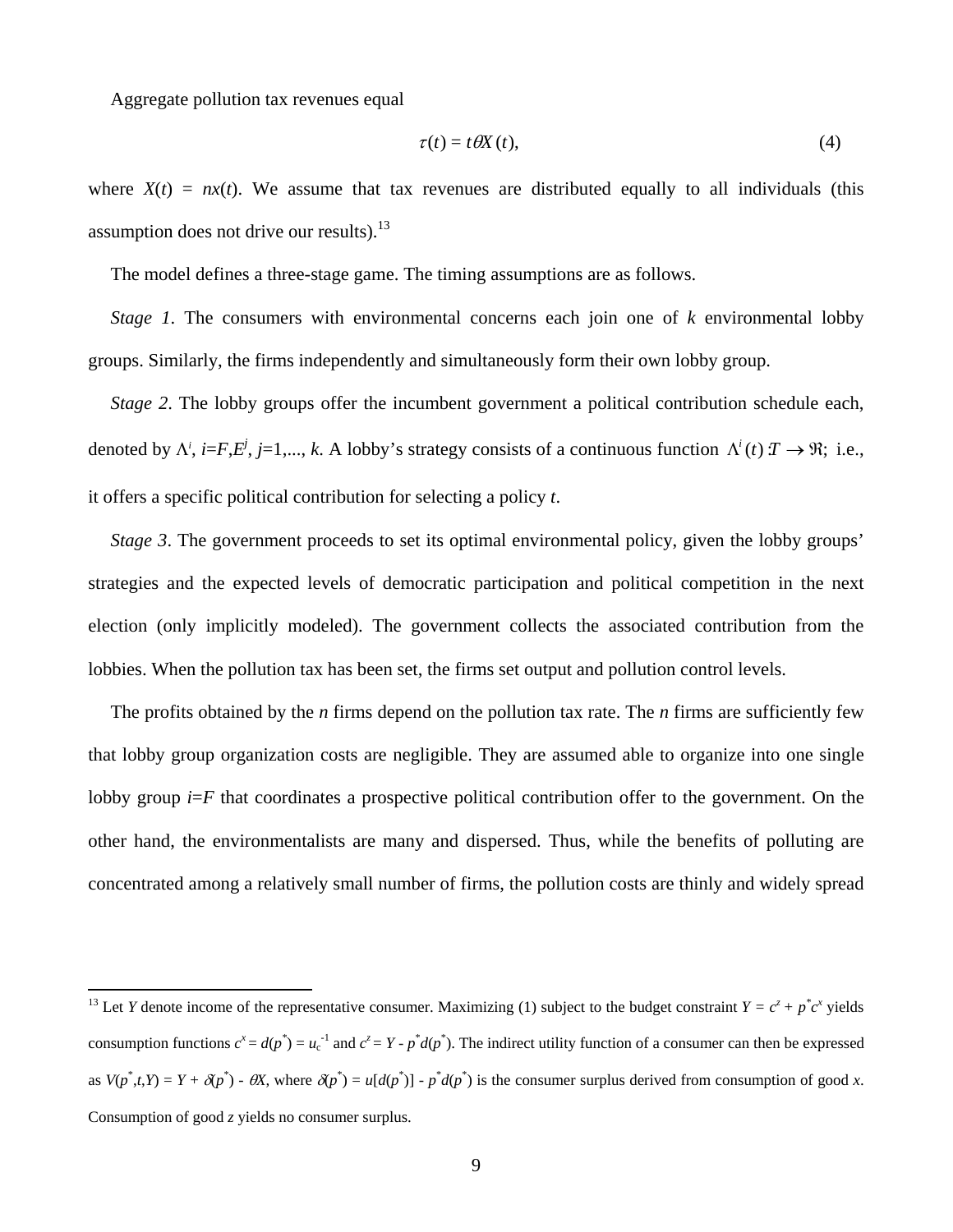across a larger number of individuals. Hence, as suggested by Olson [49], environmental groups are likely to face greater difficulties and costs in forming lobby groups.

To capture this we assume that each environmental lobby group *j* confronts organizational costs (e.g., negotiation, communication, collection, and monitoring costs) that are increasing in the number of members,  $N^{j}$  (we drop the lobby specific notation *j* where redundant).<sup>14</sup> For simplicity, we follow Moe [42] and assume convex lobby group collective action costs. As discussed by Potters and Sloof [52], a large number of potential participants to collective action is usually thought to raise the free riding problem, and thus collective action costs. For example, Miller [40] and Trefler [58] report negative effects of higher potential membership numbers on the degree of political influence. The collective action costs are assumed to take the form  $C(N) = CN^2$ . Individuals affected by pollution may each make voluntary contributions *S* to one single environmental lobby group, which organizes collective action. It offers the government political contributions in an attempt to obtain more stringent environmental controls.<sup>15</sup>

Let us consider a marginal consumer who suffers disutility from pollution. In particular, we focus on her problem of how much to contribute to an environmental lobby group (zero contribution implies no membership). Let  $t^e$  be the pollution tax set in the absence of this single member's contribution to her environmental group. Define *t* as the tax set by the government when the member contributes to her environmental lobby. Analogously, define  $D(t^{-e}) = -\theta(h(t^{-e}))X(t^{-e})$  and  $D(t) = -\theta(h(t))X(t)$  as the levels of pollution damage suffered by each environmentalist with pollution tax policies  $t^e$  and  $t$ ,

<span id="page-9-0"></span><sup>&</sup>lt;sup>14</sup> See Hamilton [26] for a study of communities' anticipated ability to undertake collective action and the siting of hazardous waste treatment facilities.

<span id="page-9-1"></span><sup>&</sup>lt;sup>15</sup> It is important to note that all our results go through if environmental groups face higher lobbying costs than the firm lobby. To make the analysis transparent we consider the limiting case where the lobbying costs of the firms is normalized to zero.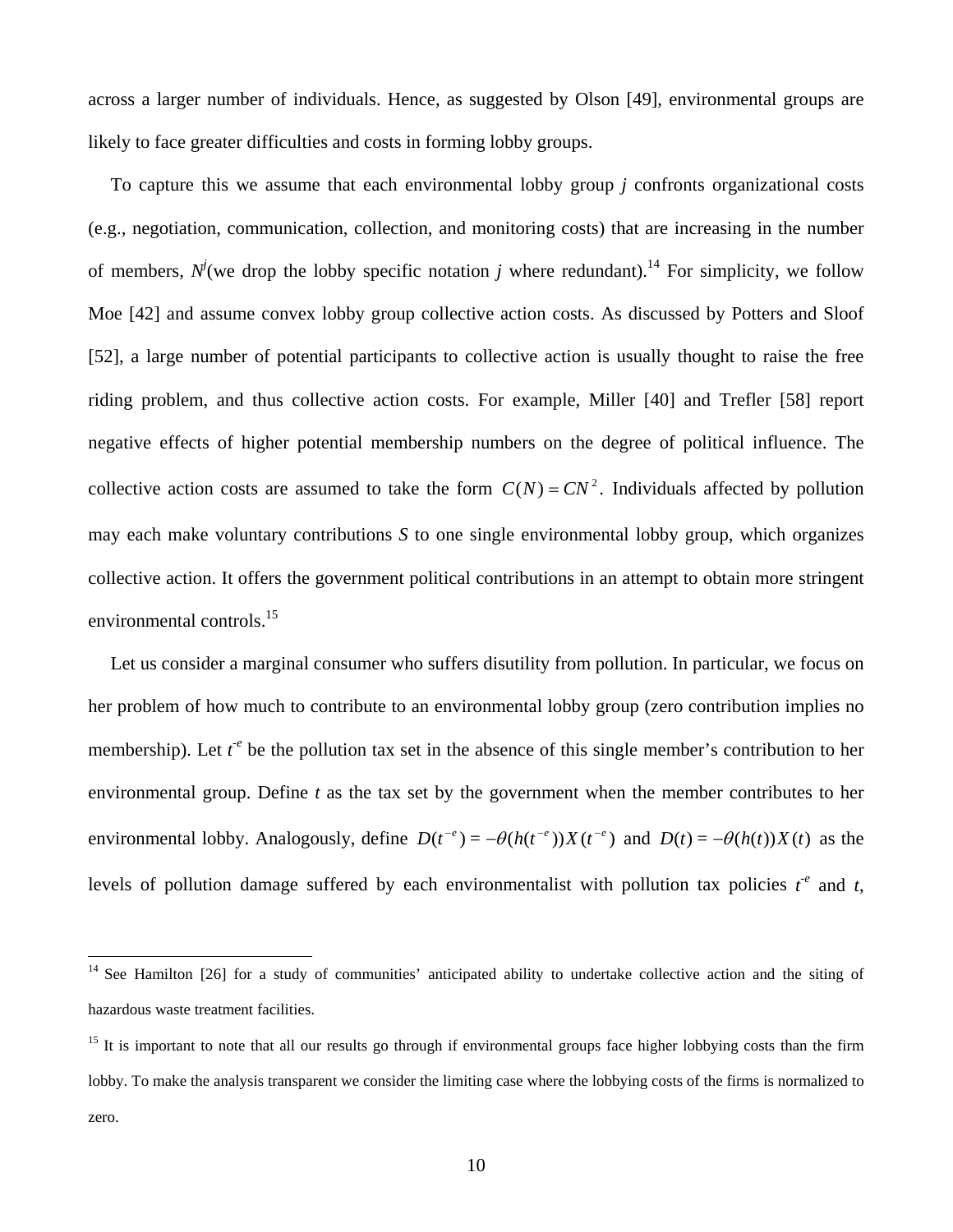respectively. Then the payoff to the individual *e* from joining an environmental lobby group *j* is given

by

$$
U^e = B(t) - S^e, \tag{5}
$$

where  $B(t) = D(t^e) - D(t)$ . Maximizing (5) with respect to  $S^e$  yields the first-order condition

$$
\frac{\partial U^e}{\partial S^e} = -\frac{\partial D(t)}{\partial t} \frac{\partial t}{\partial S^e} - 1 = 0.
$$
 (6)

Observe that *t D t* ∂  $\frac{\partial D(t)}{\partial t}$  <0, hence an interior solution to (6) exists only if  $\frac{\partial t}{\partial S'}$ ∂  $\frac{\partial t}{\partial x^2}$  >0. Thus, by the inverse

function theorem, (6) can be rearranged into

$$
-\frac{\partial D(t)}{\partial t} = \frac{\partial S^e}{\partial t}.
$$
\n(7)

Equation (7) reveals that each individual pays contributions up to the point where the marginal benefits from a policy change (in the form of reduced pollution) equals the marginal cost (comprising the membership fee that is channeled into a greater potential political contribution to the government). Thus, political contributions are *locally truthful* in the sense that they reflect the benefits of a policy change.

Consider the group's optimal membership size (see also [56]). The contributions received by environmental lobby group *j* are used to cover the costs associated with organizing the group,  $CN^2$ , and

to offer the government a contribution of size  $\Lambda^{Ej} = \sum S^e - CN^2$ . The optimal size N 1  $\Lambda^{\textit{Ej}} = \sum_{e=1} S^e - C N^2$ *N e*  $E^j = \sum S^e - CN^2$ . The optimal size N<sup>\*</sup> of each

environmental group *j* is determined by maximizing the group's payoff:

$$
\Omega^{Ej}(t) = N(B(t) - S^e) - CN^2.
$$
 (8)

Maximization of (8) yields the optimal size of each lobby group, defined by

$$
N^* = \frac{B(t) - S^e}{2C}.\tag{9}
$$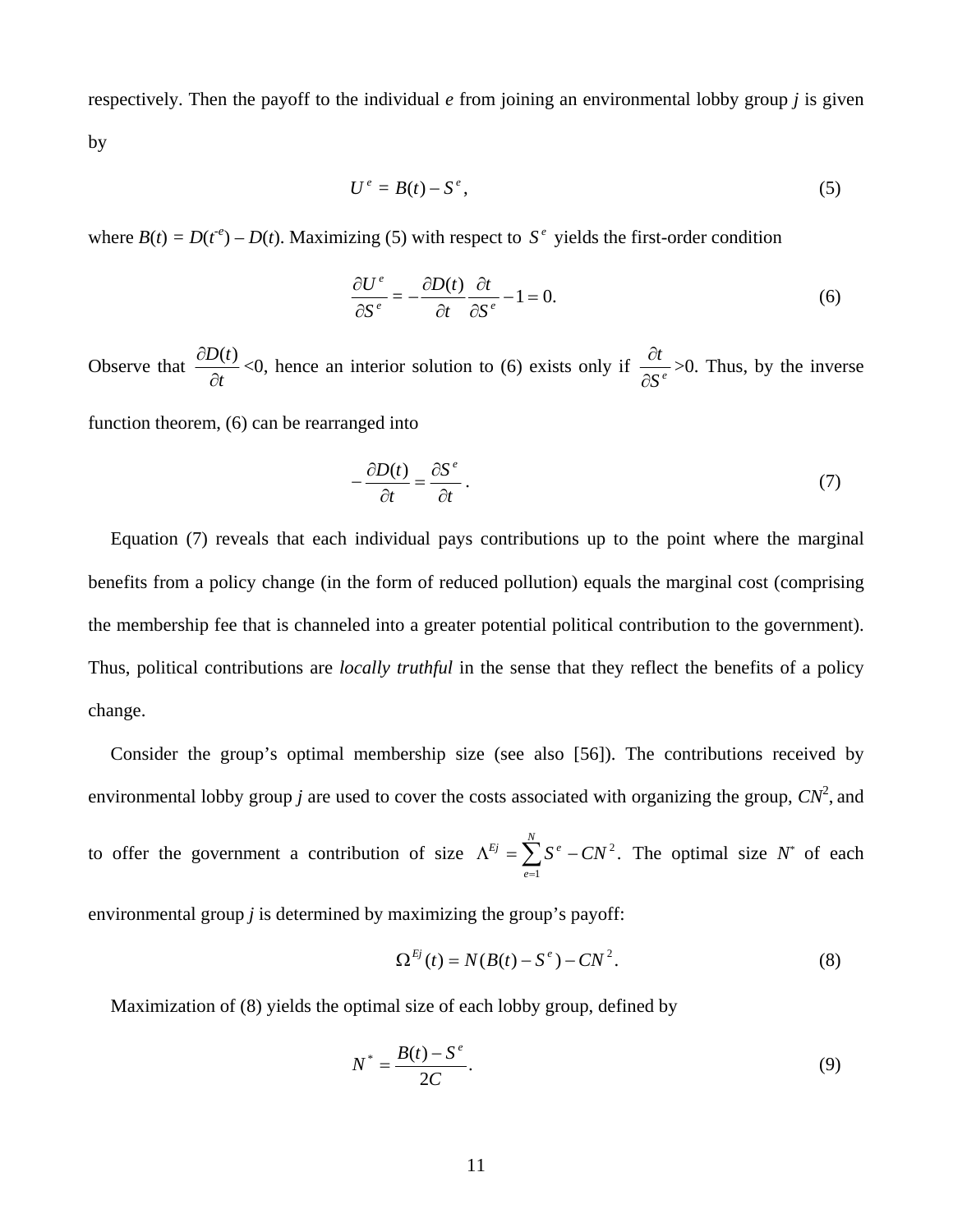Assuming that the number of individuals affected by pollution equals  $\alpha^E$ , the total number of

organized environmental lobby groups equals  $k = \frac{\alpha}{N^*} = \frac{2\alpha}{R(r)}$  $E = \Omega C \omega^E$  $B(t) - S$ *C*  $k = \frac{\alpha^E}{N^*} = \frac{2C\alpha}{B(t)}$  $\frac{\alpha^2}{N^*} = \frac{2C\alpha^2}{R(4) - R^e}$ . Thus, each group *j*'s membership

size is uniform and equal to  $N^{*j}$ , where  $\sum_{j=1}^{k} N^{*j} < 1$ . We assume that no coordination takes place *j*  $N^{*j}$ 1  $i^*j$  < 1.

between the different environmental lobby groups in their organization or activities.<sup>16</sup>

Firm owners make up a negligible share of the population, and thus receive a negligible share of pollution tax revenues. The firm lobby's indirect utility (gross of the political contribution) is given by

$$
\Omega^F(t) = n\pi(t),\tag{10}
$$

where  $n\pi(t)$  is the lobbying firms' aggregate profits, given the tax *t*. Once organized, environmental group *j* cares only about pollution and its gross utility function is given by

$$
\Omega^{Ej}(t) = -N^{*j}\theta(h(t))X(t). \tag{11}
$$

The government is concerned with political contributions and aggregate social welfare. Social welfare is given by

$$
\Omega^{A}(t) \equiv n\pi(t) + \delta(p^*) + \tau(t) - \alpha^{E} \theta(h(t))X(t), \qquad (12)
$$

which is the sum of all profits, consumer surplus, pollution tax revenues, and aggregate disutility from pollution. The incumbent government's objective function is given by

$$
G(t) = \sum_{j=1}^{k} \Lambda^{Ej}(t) + \Lambda^{F}(t) + \gamma \mu \Omega^{A}(t),
$$
\n(13)

which is a weighted sum of the political contributions and the level of aggregate social welfare. Whereas contributions can be used for campaign spending or incumbent politicians' personal consumption, we assume that increases in aggregate social welfare raise the probability that the

<span id="page-11-0"></span><sup>&</sup>lt;sup>16</sup> Suppose instead that there was open access to each lobby group. From equation (8) then the size of each lobby group is given by  $N^{\circ} = (B(t) - S^{\circ})/C$  and all the subsequent qualitative results continue to hold.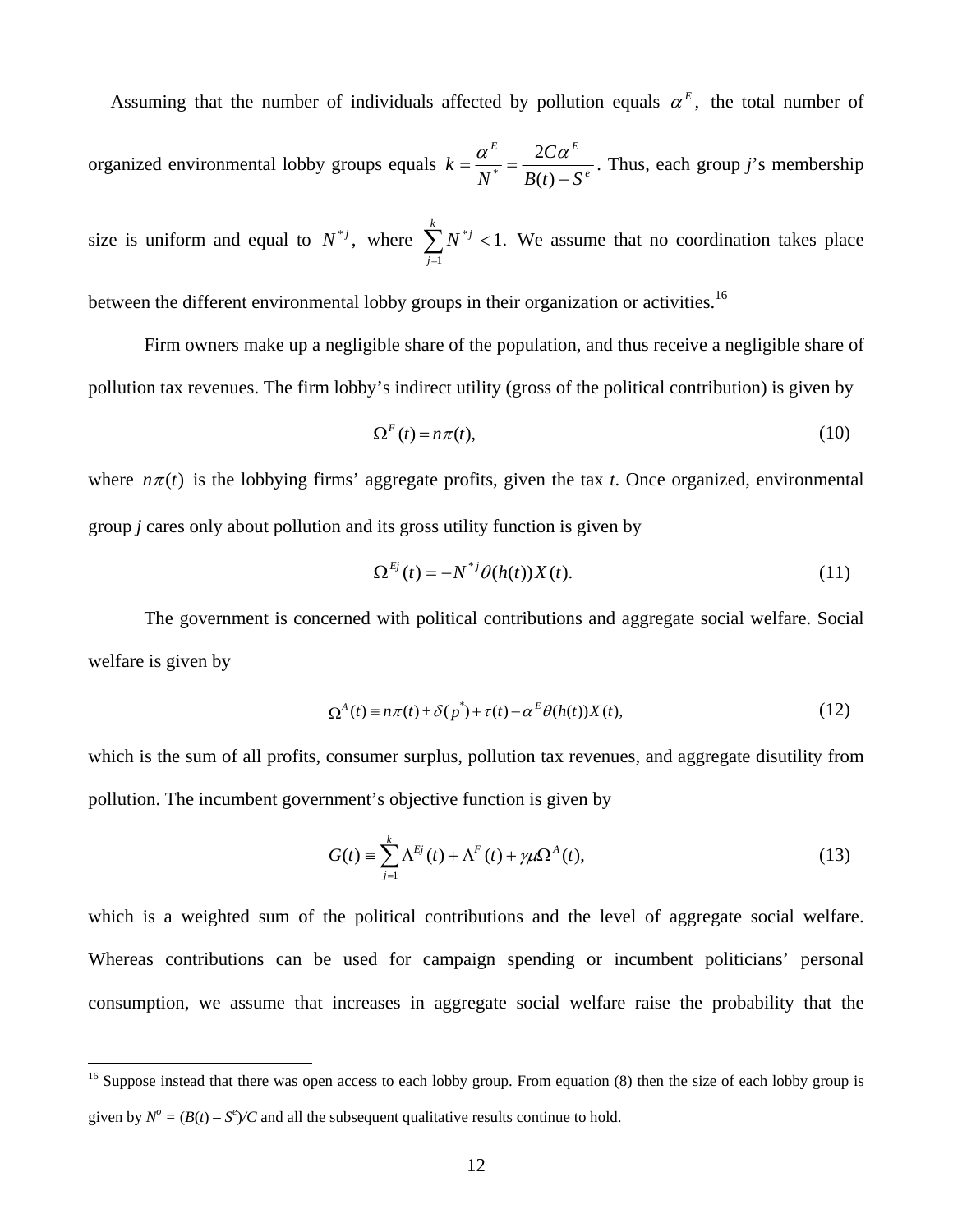government remains in power (not explicitly modeled).<sup>17</sup> The relative weight on aggregate social welfare in (13) adjusted by two factors:  $\gamma$  represents the (exogenous) expected democratic participation rate in the next (implicitly modeled) upcoming election, and  $\mu$  is the (exogenous) expected degree of political competition in this election. We thus follow Dahl [10] and Vanhanen [60], who regard both political participation and political competition as necessary requirements for democracy.

Moreover, we take the view that only future levels of  $\gamma$  and  $\mu$  are of importance to the incumbent, elections already passed are of little importance for the government's re-election efforts. Government politicians will therefore need to form expectations about future democratic participation and electoral competition levels. We assume that these expectations are correct.<sup>18</sup>

Note that a share  $(1 - \gamma)$  of the consumers is disenfranchised in the policy process. This is reminiscent of the formulation by Deacon [13] who studies the effects of democracy on the provision of public goods. Deacon captures democratic "inclusiveness" by using a measure of the size of the elite relative to the whole population. He argues that this variable measures "the degree to which government policy incorporates, or fails to incorporate, the interests of the entire population." (Deacon [13, p. 10]). Note that in our framework every citizen's welfare is indeed taken into consideration, but the relative weights are (possibly severely) distorted by campaign contributions and democratic participation rates below unity.

Note that <sup>γ</sup> is only a *partial* measure of the degree of democracy, because if all citizens are essentially forced (by an incumbent autocrat) to vote on only one available choice, policy makers are

<span id="page-12-0"></span> $17$  In the context of democratic societies this is perhaps obvious since it increases the probability that the median voter is made better off. In non-democratic systems higher welfare will also lower the expected benefits from a regime change.

<span id="page-12-1"></span><sup>&</sup>lt;sup>18</sup> With regard to the application of rational expectations models to voting and elections, see MacKuen *et al.* [37] and Erikson *et al*. [16].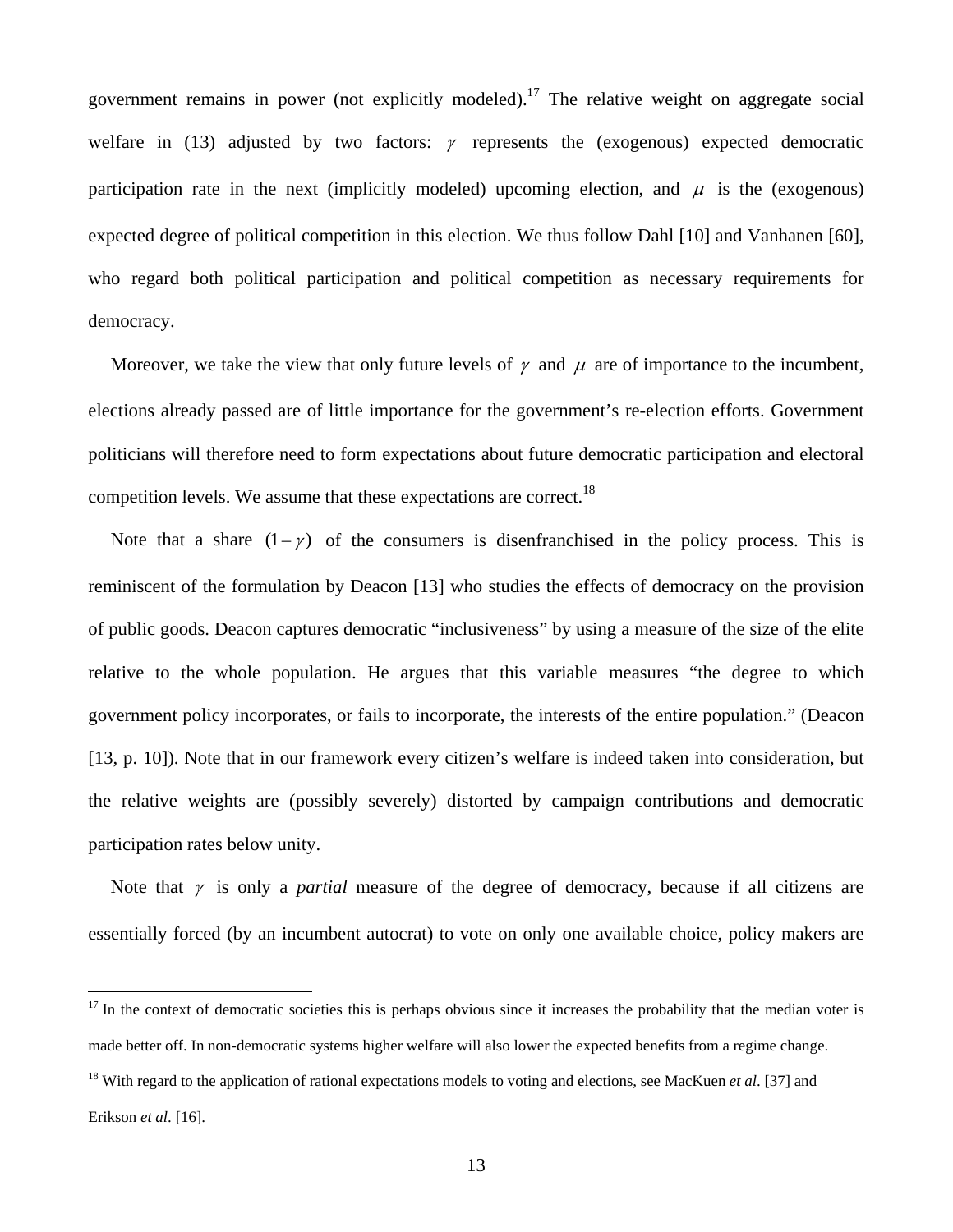unlikely to put a large weight on social welfare. In this case the electoral process places no pressure on the incumbent politician to alter policies. Hence, the effect of democratic participation depends on the expected level of political competition,  $\mu$ . High levels of political participation have little positive policy impact without effective choice, e.g. elections in single party dictatorships (Persson and Tabellini [51]). Nearly all studies of democracy include some notion of competition in their definition of democracy. Dahl's [10] definition of democracy, indeed, is expressed purely in terms of participation and electoral competition (or contestation).

The equilibrium in the common agency model by Bernheim and Whinston [3] maximizes the joint surplus of all parties, as discussed by Grossman and Helpman [25]. In order to conserve space, we do not derive the equilibrium condition here, but instead refer the reader to the earlier literature (see, for example, [25]). The policy outcome maximizes the joint welfare of each lobby and the government, given the other lobbies' strategies. In our set-up, the characterization of the equilibrium pollution tax,  $t^*$ , is given by

$$
\sum_{j=1}^{k} \Omega_t^{Ej}(t^*) + \Omega_t^F(t^*) + \gamma \mu \Omega_t^A(t^*) = 0.
$$
\n(14)

Differentiation of (10), (11), and (12) with respect to the pollution tax yields (using the envelope theorem):

$$
\Omega_t^F(t) = -\theta(h(t))X(t),\tag{15}
$$

$$
\Omega_t^{Ej}(t) = -\alpha^E \left( \theta(h(t)) \frac{\partial X}{\partial t} + X \frac{\partial \theta}{\partial h} \frac{\partial h}{\partial t} \right),\tag{16}
$$

and

$$
\Omega_t^A(t) = (t-1) \left( \theta(h(t)) \frac{\partial X(t)}{\partial t} + X(t) \frac{\partial \theta(h(t))}{\partial h(t)} \frac{\partial h(t)}{\partial t} \right).
$$
 (17)

Note that the Pigouvian tax is found by setting equation  $(17)$  equal to zero. This yields  $t = 1$ , since the terms in brackets are all negative.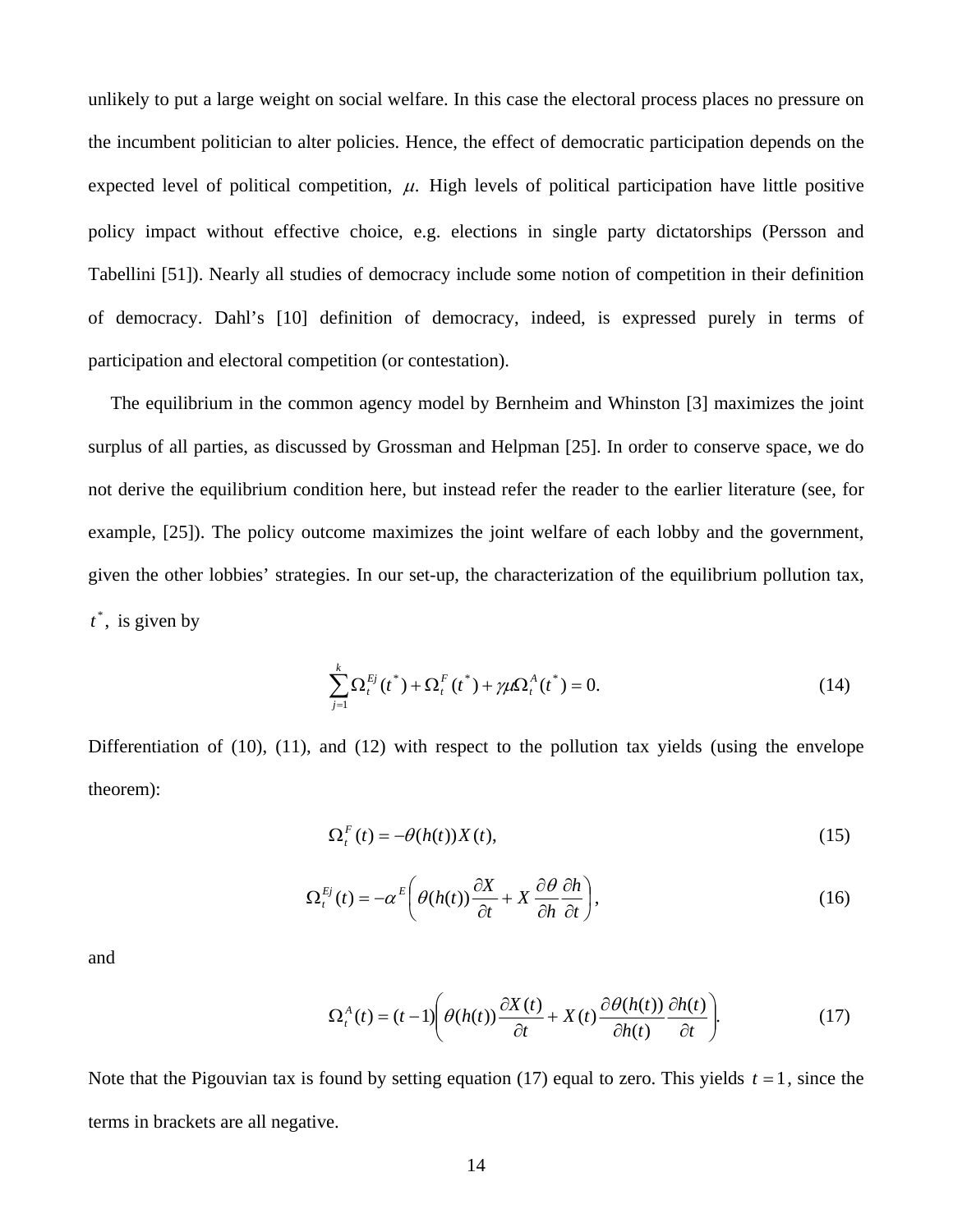Note that with a uniform size of each environmental lobby,  $\sum N^j = kN^j$ . Summing (16) over all *j*, 1  $\sum_{i=1}^{k} M_i^j = I_i M_i^j$ *j*  $\sum_{j=1}^N N^{j} = kN$ 

substituting the resulting expression together with (15) and (17) into equation (14), and rearranging, we find an expression for the equilibrium characterization given by

$$
\underbrace{-\theta(h(t))X(t)}_{(-)} + \underbrace{\left(\gamma\mu(t^* - \alpha^E) - kN^j\right)}_{A} \underbrace{\theta(h(t))\frac{\partial X(t)}{\partial t}}_{(-)} + X(t)\frac{\partial\theta(h(t))}{\partial h(t)}\frac{\partial h(t)}{\partial t} = 0. \tag{18}
$$

We know that term *A* in (18) must be negative, because the remaining two terms in (18) are negative. However, the equilibrium tax rate is indeterminate in size relative to the Pigouvian tax,  $t^* \sim \alpha^E$ .  $\lt$  $\geq \alpha^E$ . Two forces push the tax rate in opposite directions. The industry lobby pushes the tax down, whereas the *k* environmental groups all push it upwards. The industry group's pressure is captured by the first term in (18), and reflects the amount at stake (total pollution).

#### **3. Environmental Lobbying, Participation, and Competition**

In this section we analyze the effects of environmental lobby groups and the two components of democracy on environmental policy making. The aim is to derive testable hypotheses for our empirical work. We first investigate the effect of the number of environmental groups on environmental policy. Total differentiation of equation (18) with respect to *k* yields

$$
\frac{\partial t^*}{\partial k} = \frac{N^j \left(\theta(h(t))\frac{\partial X(t)}{\partial t} + X(t)\frac{\partial \theta(h(t))}{\partial h(t)}\frac{\partial h(t)}{\partial t}\right)}{|D|} > 0,
$$
\n(19)

where  $|D|$  < 0 represents the second-order condition of the government's maximization with respect to *t*, and can be derived from equation (11).  $|D|$  is required to be negative for a maximum. Since the numerator is negative, equation (19) is positive. We find the following prediction.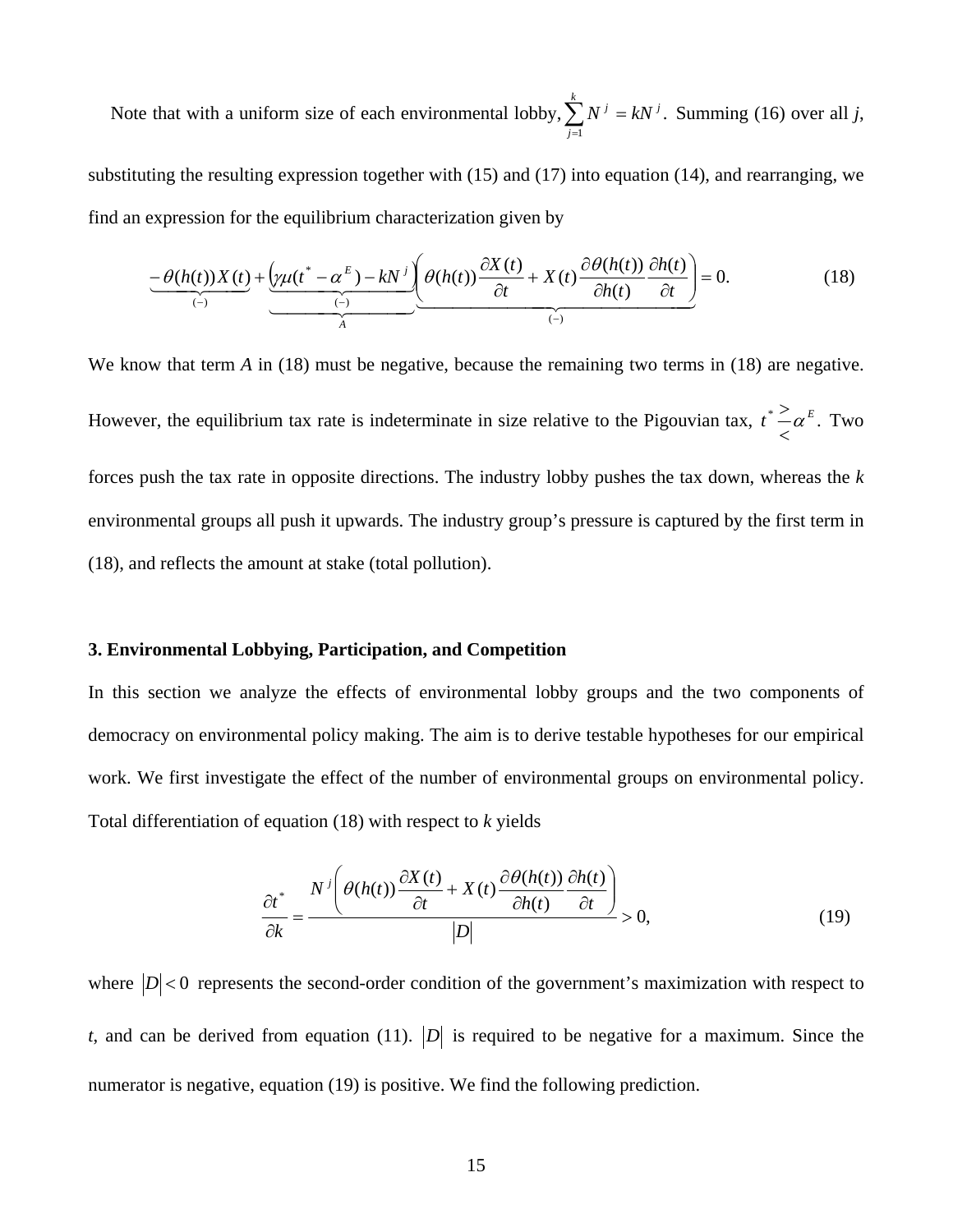**Result 1:** *In the political equilibrium, the pollution tax is increasing in the number of environmental lobby groups.* 

Next, we investigate the effect of political participation on environmental policy. Differentiation of (18) with respect to  $\gamma$  yields

$$
\frac{\partial t^*}{\partial \gamma} = \frac{\mu(\alpha^E - t^*) \left( \theta(h(t)) \frac{\partial X(t)}{\partial t} + X(t) \frac{\partial \theta(h(t))}{\partial h(t)} \frac{\partial h(t)}{\partial t} \right)}{|D|}, \qquad \forall \mu \neq 0.
$$
 (20)

Since  $|D| < 0$ , Eqn. (20) is positive (negative) if  $\alpha^E > \langle \langle t \rangle^*$ . Suppose environmental policy is inefficiently weak, such that  $\alpha^E > t^*$ . In this case, Eqn. (20) implies that the tax rate increases as the level of political participation rises. The intuition is that as the level of democratic participation rises, the government will increase its attention to social welfare relative to political contributions. This reduces the environmental policy distortion. In the case where environmental policy is inefficiently strict, such that  $\alpha^E < t^*$ , increased political participation alleviates the policy distortion by reducing the pollution tax. Finally, Eqn. (20) suggests that if  $\alpha^E = t^*$ ,  $\partial t^* / \partial \gamma = 0$ .

Next, we find that the effect of political participation is conditional on the degree of political competition,  $\mu$ . Differentiation of (20), and some rearrangements, yield

$$
\frac{\partial^2 t^*}{\partial \hat{y} \partial \mu} = \frac{(t^* - \alpha^E) \left( \theta(h(t)) \frac{\partial X(t)}{\partial t} + X(t) \frac{\partial \theta(h(t))}{\partial h(t)} \frac{\partial h(t)}{\partial t} \right) \left( \theta(h(t)) \frac{\partial X(t)}{\partial t} + X(t) \frac{\partial \theta(h(t))}{\partial h(t)} \frac{\partial h(t)}{\partial t} \right) + kN^j \psi}{(D))^2},
$$
\n(21)

where

$$
\psi = 2 \frac{\partial X(t)}{\partial t} \frac{\partial \theta(h(t))}{\partial h(t)} \frac{\partial h(t)}{\partial t} + \theta(h(t)) \frac{\partial^2 X(t)}{\partial t^2} + X(t) X(t) \frac{\partial^2 \theta(h(t))}{(\partial h(t))^2} \left(\frac{\partial h(t)}{\partial t}\right)^2 + X(t) \frac{\partial \theta(h(t))}{\partial h(t)} \frac{\partial^2 h(t)}{\partial t^2} > 0.
$$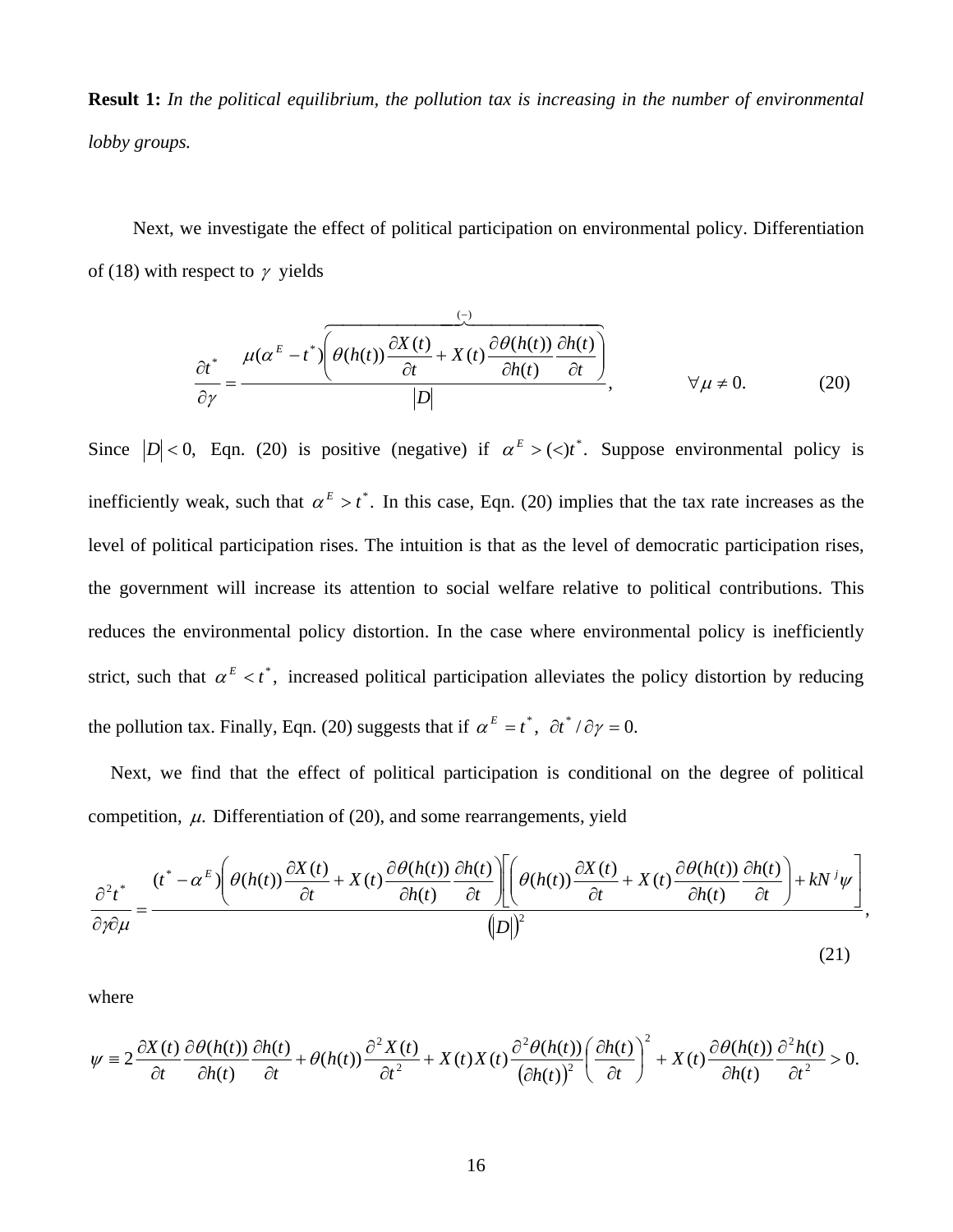Suppose  $\alpha^E > t^*$ . Eqn. (21) is positive (negative) for high (low) values of *k*, the number of environmental lobby groups, in particular when  $k > \left( \langle \rangle - \left( \theta(h(t)) \frac{\partial X(t)}{\partial s} + X(t) \frac{\partial \theta(h(t))}{\partial t} \frac{\partial h(t)}{\partial t} \right) / N^{j} \psi$ .  $(t)$  $\overline{f}( \langle \cdot \rangle - \left( \theta(h(t)) \frac{\partial X(t)}{\partial t} + X(t) \frac{\partial \theta(h(t))}{\partial t} \frac{\partial h(t)}{\partial t} \right) / N^{j} \psi$ *t h t h t*  $X(t) \frac{\partial \theta(h(t))}{\partial t(t)}$  $k > \left( \langle 0 \rangle - \left( \theta(h(t)) \frac{\partial X(t)}{\partial t} + X(t) \frac{\partial \theta(h(t))}{\partial h(t)} \frac{\partial h(t)}{\partial t} \right)$ ⎠ ⎞  $\overline{\phantom{a}}$ ⎝  $\sqrt{2}$ ∂ ∂ ∂  $+ X(t) \frac{\partial}{\partial t}$ ∂  $> (<) - \left( \theta(h(t)) \right)^{\tilde{C}}$ 

If instead  $\alpha^E < t^*$ , Eqn. (21) is negative (positive) for high (low) values of *k*.

Expressions (20) and (21) yield the following prediction.

**Result 2:** *In the political equilibrium, if the pollution tax is inefficiently weak* (*strict*), *the pollution tax is increasing* (*decreasing*) *with the expected democratic participation rate*. *The effect increases* (*decreases*) *with the expected level of political competition, given that the number of environmental lobby groups is large* (*small*).

Result 2 shows that the effect of democratic participation depends on the equilibrium pollution tax relative to the efficient level. Result 2 also suggests that an interaction effect exists between the democratic participation rate and the degree of political competition. Since the number of environmental lobby groups provides a condition for the direction of the interaction effect, it may be expected to differ between rich and developing countries. We will return to this issue in our empirical work.

Next, we investigate the effect of the degree of political competition on environmental policy. Differentiation of (18) with respect to  $\mu$  yields

$$
\frac{\partial t^*}{\partial \mu} = \frac{\gamma(\alpha^E - t^*) \left( \theta(h(t)) \frac{\partial X(t)}{\partial t} + X(t) \frac{\partial \theta(h(t))}{\partial h(t)} \frac{\partial h(t)}{\partial t} \right)}{|D|}, \qquad \forall \gamma \neq 0, \quad (22)
$$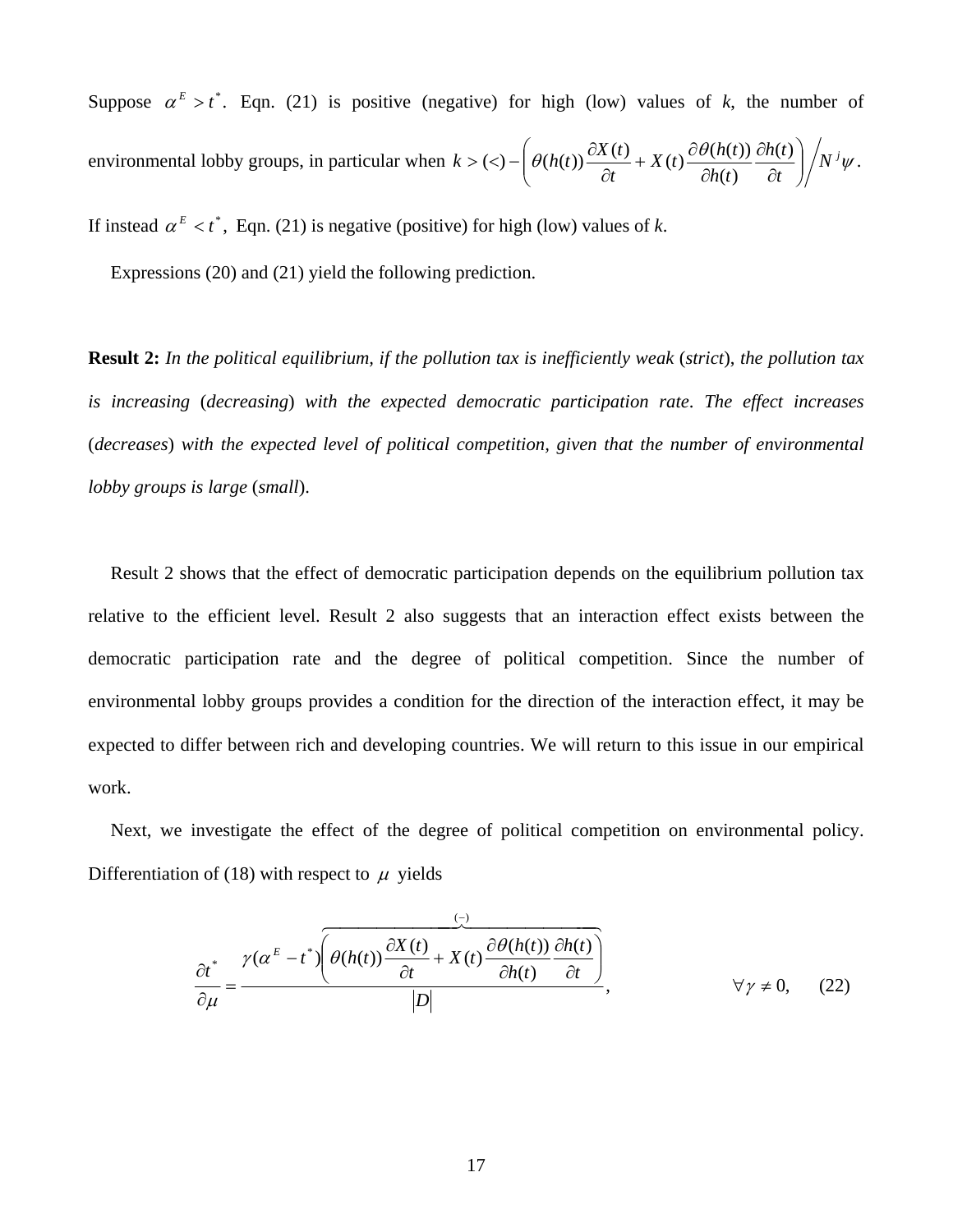which is positive (negative) if  $\alpha^E > (\langle t \rangle^*)$ . Political competition has no effect when  $\alpha^E = t^*$ . Finally,

from (21) and Young's theorem,  $\frac{1}{2} = \frac{1}{2}$ ,  $2_{4}^{*}$   $2_{4}^{*}$  $\frac{\partial^2 t^*}{\partial \mu \partial \gamma} = \frac{\partial^2 t^*}{\partial \gamma \partial \mu}$ the following prediction follows.

**Result 3:** *In the political equilibrium, if the pollution tax is inefficiently weak* (*strict*), *the pollution tax is increasing* (*decreasing*) *with the expected degree of political competition*. *The effect increases*  (*decreases*) *with the expected democratic participation rate, given that the number of environmental lobby groups is large* (*small*).

The direct effect of political competition depends on the equilibrium pollution tax relative to the efficient level. Again, since the number of environmental lobby groups provides the condition for the direction of the interaction effect, it may be expected to differ between rich and developing countries. We address this issue in our empirical work.

#### **4. Empirical Research Design**

*Specification* The simple model laid out above yields three testable implications for the relationship between the number of environmental lobby groups, the degree of democratic participation, and environmental policy outcomes, given by Results 1-3. First, an increase in the number of environmental lobby groups raises the stringency of environmental policy. Second, the effect of the democratic participation rate on environmental policy depends on the policy's initial degree of efficiency (whether sub-optimally weak or strong, or efficient), and the effect is conditional on the level of political competition and the number of environmental lobby groups. Third, the effect of political competition on environmental policy depends on the policy's degree of efficiency (whether sub-optimally weak or strong, or efficient), and the effect is conditional on the democratic participation rate and the number of environmental lobby groups. While the latter two implications of the theory are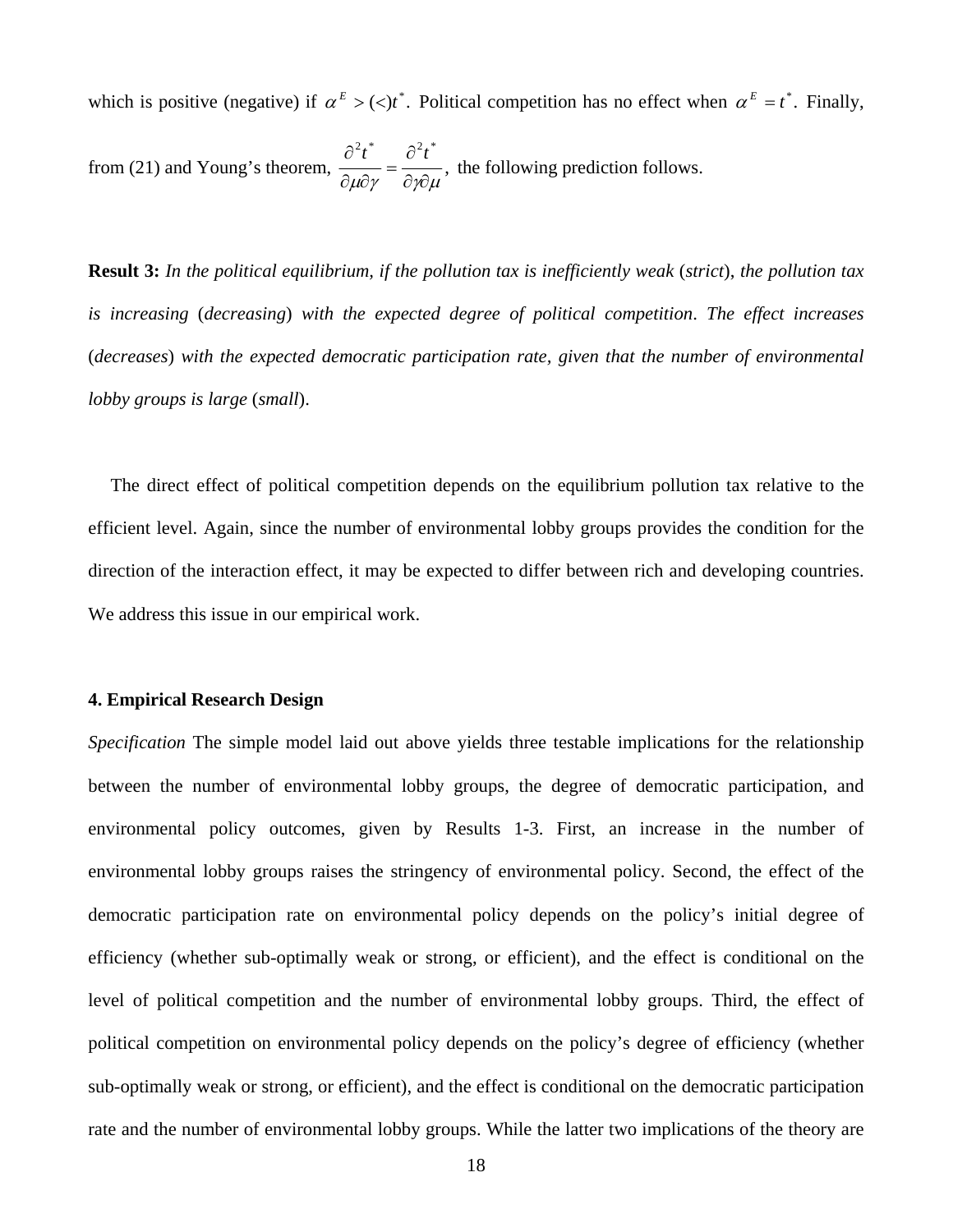ambiguous (without further assumptions), they offer our empirical work the opportunity to bring some empirical clarity to the identified interaction effects.

We aim to test these implications using cross-country data on the lead content of gasoline, using (i) a data set from OECD and developing countries, and (ii) a developing country only sample.

The test can be formulated as follows,

 $\overline{a}$ 

$$
t_i = \mathbf{x}'_i \mathbf{\beta}^x + \mathbf{\beta}^k k_i + \mathbf{\beta}^s s_i + \mathbf{\beta}^c c_i + \mathbf{\beta}^{sc} s_i c_i + \varepsilon_i,
$$
\n(23)

where  $t_i$  is the environmental policy stringency in country  $i, x_i$  is a vector of controls,  $k_i$  is the number of environmental lobby groups in country  $i$ ,  $s_i$  is the democratic participation rate,  $c_i$  is the degree of political competition, and  $\varepsilon_i$  is a zero mean error term.  $\beta^k$ ,  $\beta^s$ ,  $\beta^c$ , and  $\beta^{sc}$  are coefficient scalars, and  $\beta^x$ is a coefficient vector. Equation (23) allows the effect of the democratic participation rate (political competition) on environmental policy to be conditional on the degree of political competition (democratic participation rate).

The formulation in (23) does not condition the interaction effects on the number of environmental lobby groups, as specified in Results 2 and 3. However, we take this constraint into consideration by running our regressions for the developing country sample separately.<sup>19</sup> It is not a priori clear whether the simple linear specification in (23) is the appropriate functional form for testing our hypotheses. However, we tested for functional form misspecification with Ramsey's [53] Reset test and failed to reject the hypothesis that our linear specification is appropriate. In addition, we have tested whether any higher order terms of the explanatory variables assume statistical significance if added to the estimated model, but failed to find such evidence.

<span id="page-18-0"></span> $19$  In the full sample (104 obs.), the mean number of environmental lobby groups is 16.9 (std.dev. is 32.9), and in the developing country sample (82 obs.) the mean is 10.3 (std.dev. is 14.1) (data taken from the 2001 edition of Europa Publications [17]). See Table I for other years.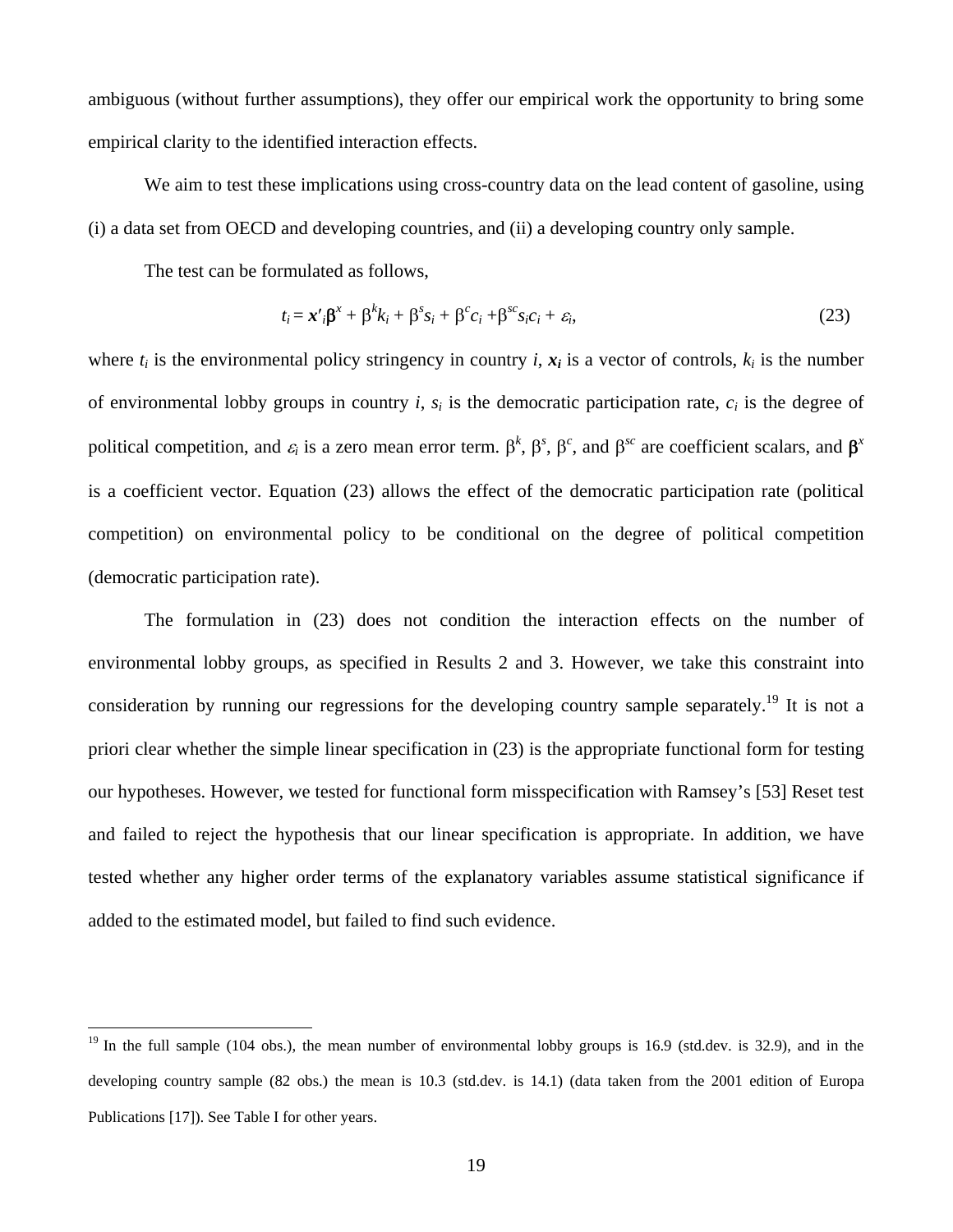*Dependent Variable*. The stringency of environmental policy is measured by the lead content of gasoline in 1996, reported by Lovei [36]. *LEADCONTENT* measures the maximum allowed lead content in gasoline in grams per liter (see also Hilton and Levinson [28]; Deacon [13]). This is equal to zero in those countries that have completely banned leaded petrol. Unlike many other measures of the stringency of environmental policy, *LEADCONTENT* is a non-subjective indicator.<sup>[20](#page-19-0)</sup> *LEADCONTENT* takes a value of zero grams in 15 of the countries in our sample, among them Argentina, Austria, Bolivia, and the United States. Spain and Kuwait have the highest values in the sample at 35.11 and 37.14 grams per liter, respectively. It should be noted that countries with identical lead content legislation may have implemented these pieces of legislation at widely different points in time.<sup>21</sup> While it is widely known that the US has been a frontrunner in reducing and eliminating lead from gasoline dating back to the 1970s, lead content policy changes in other countries are largely unknown, in particular in developing countries. Fortunately, our main (political) explanatory variables are strongly correlated over time (see Table I.C). Note also that our developing country models are likely to exclude early lead content reformers such as the U.S. and the timing of policy initiation should be of minor concern in these models.

<span id="page-19-0"></span><sup>20</sup> Damania *et al*. [11] provide evidence that this index is closely correlated with a number of other measures of environmental performance which are available for more restricted lists of countries.

<span id="page-19-1"></span> $21$  We thank a thoughtful referee for bringing this issue to our attention. However, we note that countries remain free to reverse their lead content legislation, i.e. most countries in our sample (except the ones having banned lead in gasoline) may alter their lead content in either direction at any point in time. With only cross-country data available, we feel justified to follow the previous cross-country empirical literature on the political economy of environmental policy. This literature appears to favor using political pressure variables from the same (or close) year as the dependent variable, abstracting from the year of policy reform (see, for example, [11] and the references therein). For similar (cross-sectional and cross-country) approaches on the empirical political economy of trade policy, see Goldberg and Maggi [22], Gawande and Bandyopadhyay [21], and Dutt and Mitra [15].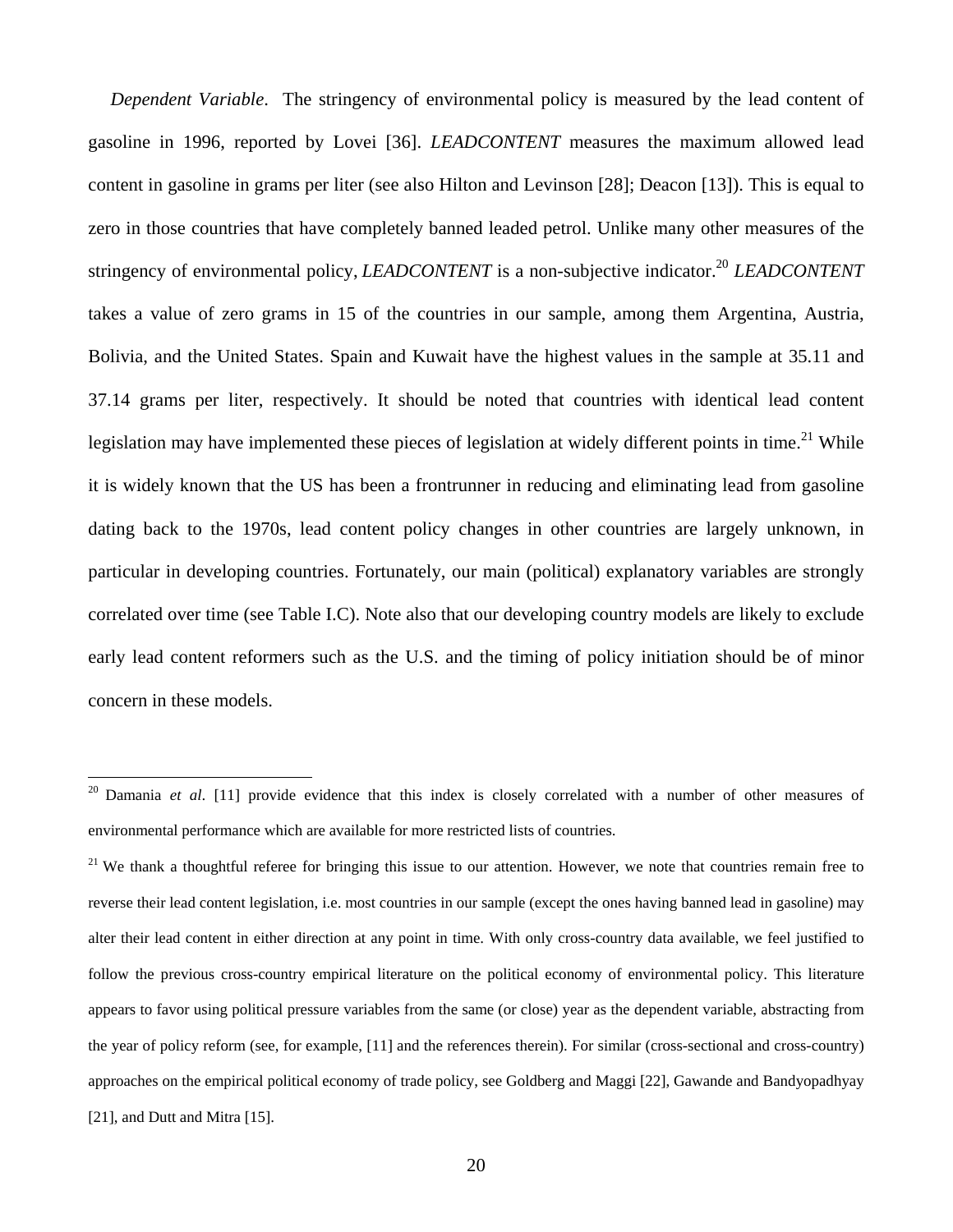<span id="page-20-1"></span>*Independent variables*. Turning to the independent variables, we use three sets of observations from three different years for several of our variables. *ENVIROGROUPSj*, *j*=1993, 1996, 2000, measures the number of environmental lobby groups in year *j*, as proxied by the number of non-governmental organizations (NGOs) with an environmental interest per country. This data is reported by the Environment Encyclopedia and Directory, and published by Europa Publications [17], respectively. The three existing editions differ in their coverage, with the later editions becoming increasingly comprehensive. *ENVIROGROUPS1996* is the primary year of observation. Moreover, *ENVIROGROUPS1993* is used to explore whether political pressure three years prior influenced the observed level of *LEADCONTENT* in 1996. For example (although not discussed in our theory), there may be lags involved with the implementation of policy reforms. *ENVIROGROUPS2000* (from Europa Publications [17]) is included because it (in our view) appears to have the most comprehensive coverage of environmental lobby groups, particularly for developing countries. However, some groups were founded *after* 1996. We therefore deleted all such groups from the 2000 data. In the 2000 data, the highest values in the sample are 65 (Poland), 190 (United Kingdom), and 250 (United States).<sup>22</sup> The number of environmental lobby groups equals zero in seven countries, among them Comoros, Malawi and Oman. Among the developing countries, 24 out of 82 countries have at least ten active environmental groups.

Our theory also contains political pressure from the industry group (see (18)). In a survey by Potters and Sloof [52], it is reported that the greater a lobby's stake, the greater its success. We use the number of passenger and commercial vehicle cars per capita in year *h*, *h*=1993, 1996 (reported by International Road Federation, various years), multiplied by the market share of leaded gasoline in 1996 (Lovei [36]) as a measure of industry lobby group pressure.<sup>23</sup> This resulted in the variable

<span id="page-20-0"></span><sup>&</sup>lt;sup>22</sup> *ENVIROGROUPS* is not scaled by population, since we assume that lead regulation is determined by a central government influenced by all existing lobby groups.

<sup>&</sup>lt;sup>23</sup> Unfortunately, to create *VEHICLES1993* we were forced to use the 1996 value of the market share of leaded gasoline,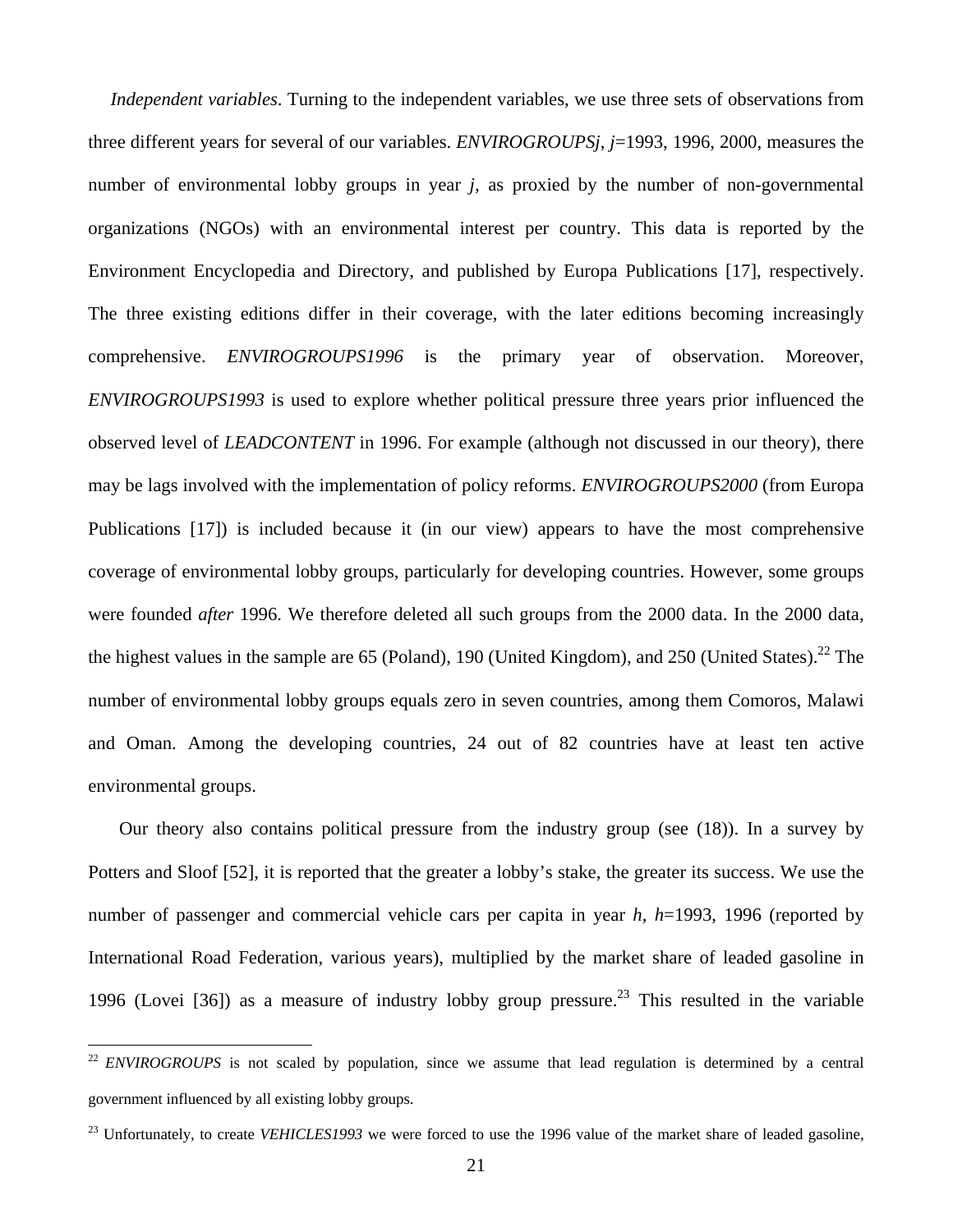*VEHICLESh*, *h*=1993, 1996, which is intended to account for the number of leaded vehicles normalized by population. $^{24}$ 

Our theory highlights the roles of democratic participation and political competition in the determination of environmental policy. This makes Vanhanen's [60] index particularly useful for our purposes. Vanhanen's democracy index consists of two variables that are *not* based on expert evaluations: (*i*) a *PARTICIPATION* variable, calculated as the percentage of the total population participating in elections, and (*ii*) a *COMPETITION* variable, which is calculated by subtracting the percentage of votes won by the largest party from 100. The variable *PARTICIPATION\*COMPETITION* captures the interaction discussed by our theory. Dictatorships that do not commonly hold elections such as Libya have *PARTICIPATION* and *COMPETITION* scores of 0. Most democracies have participation rates above 50. Autocracies that hold fake elections such as Cuba can also have high participation rates, but only democracies also have high competition rates, usually above 50.

In our theory, the government formulates its policy choice with a view of the next election, anticipating future rates of electoral participation and competition levels. We take the theory seriously and use for all three sets of (year-based) regressions the latest available data point for the two variables of concern, which is 1998<sup>25</sup> We thus assume that politicians formulating lead content policies in 1996 were able to (reasonably) forecast the participation rate and the level of political competition.

As an additional control, the logarithm of per capita income for year *h*, *h*=1993, 1996, (*lnGDPPCh*) is included and can be expected to have a positive impact if environmental quality is a

since the 1993 value is unavailable.

<span id="page-21-0"></span><sup>&</sup>lt;sup>24</sup> We also tested (commercial vehicles per capita)\*(market share of leaded gasoline). This indicator also produced statistically significant results.

<span id="page-21-1"></span><sup>25</sup> This *PARTICIPATION* and *COMPETITION* data will refer to elections held 1998 or the last election held before that year. In case of a coup d'etat after the last election, both *PARTICIPATION* and *COMPETITION* are coded zero.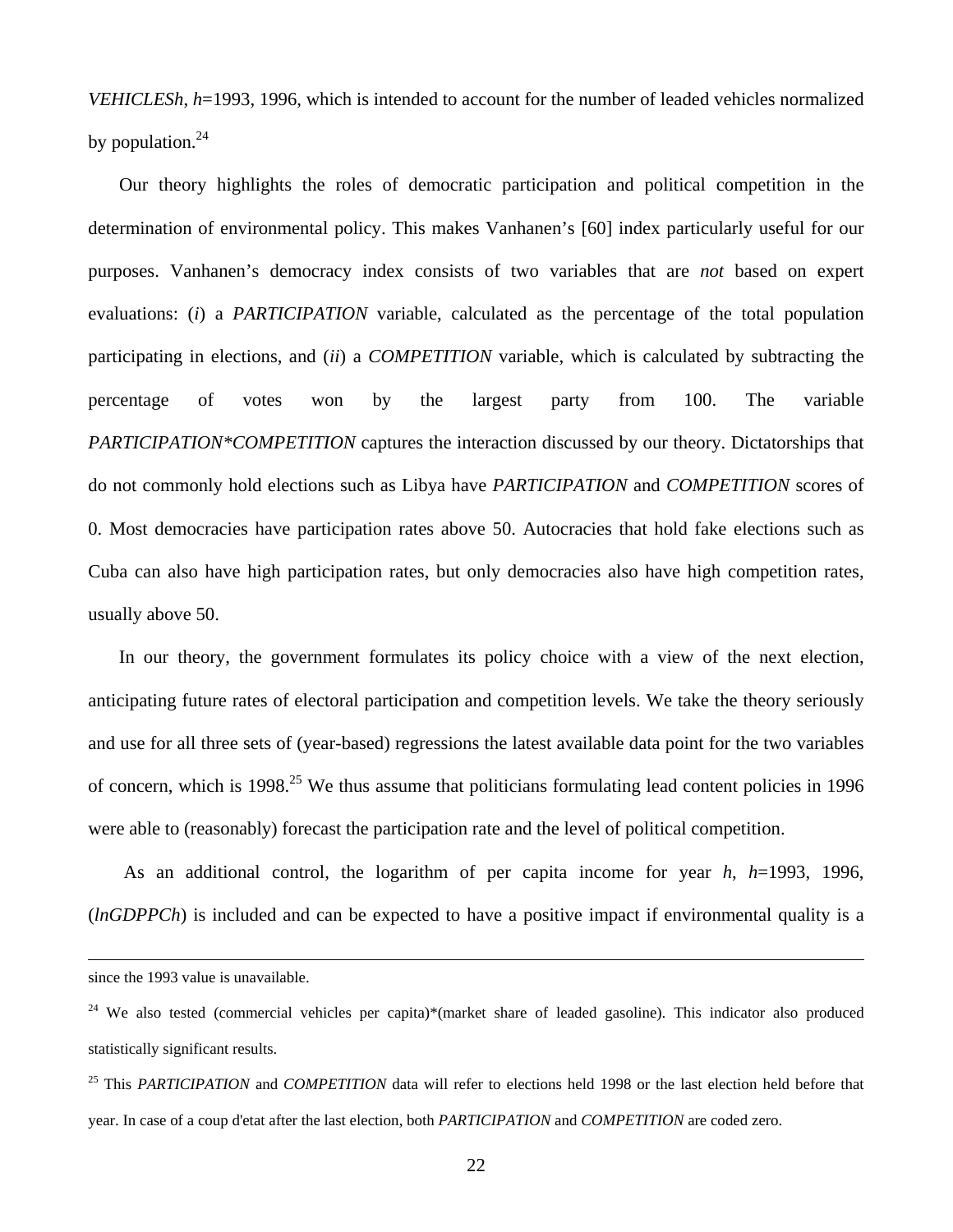normal good, as discussed by the literature on the environmental Kuznets curve (see, e.g., [28], [41]). Our GDP data for year *h*, *h*=1993, 1996, comes from World Bank [62]. As further proxy variables for industry group lobby strength we also tested whether car production and oil production as a share of GDP might impact upon our dependent variable. Both were highly insignificant throughout. To save degrees of freedom, these were not included in the estimation results reported below. In order to capture structural differences between groups of countries that might influence the stringency of environmental regulation (Congleton [8]; Murdoch and Sandler [44]), we estimate our model for a developing country only sample.

*Data* We have cross-country data from 82 developing countries and 22 OECD countries. Table I provides summary statistics together with bivariate correlation matrices for the full and developing country samples, respectively.

#### < Insert Table I about here >

*Estimation Strategy* In our main estimation we use OLS with heteroscedasticity robust standard errors due to the simple cross-national character of our sample. The dependent variable is zero for some observations. An estimation technique such as Tobit may therefore be appropriate, and we report Tobit estimation results for the full sample. However, we prefer the OLS estimator for three reasons. First, the share of zero values of the dependent variable is small (around 14 % in the full sample and 10 % in the developing country sample). Second, the Tobit estimator becomes inconsistent in the presence of heteroscedasticity and is generally more vulnerable to violations of the underlying distributional and functional specification assumptions than OLS (Greene [23]). Third, the small sample properties of maximum likelihood (ML) estimators such as Tobit are largely unknown. For example, Long and Freese [35] consider ML estimation in samples of less than 100 observations as 'risky' and recommend samples over 500 for use of ML, which is considerably above our sample size.

The endogeneity and measurement errors of *ENVIROGROUPSj* and *VEHICLESh* may potentially be a problem. We tested the consistency of the OLS estimations using the Durbin-Wu-Hausman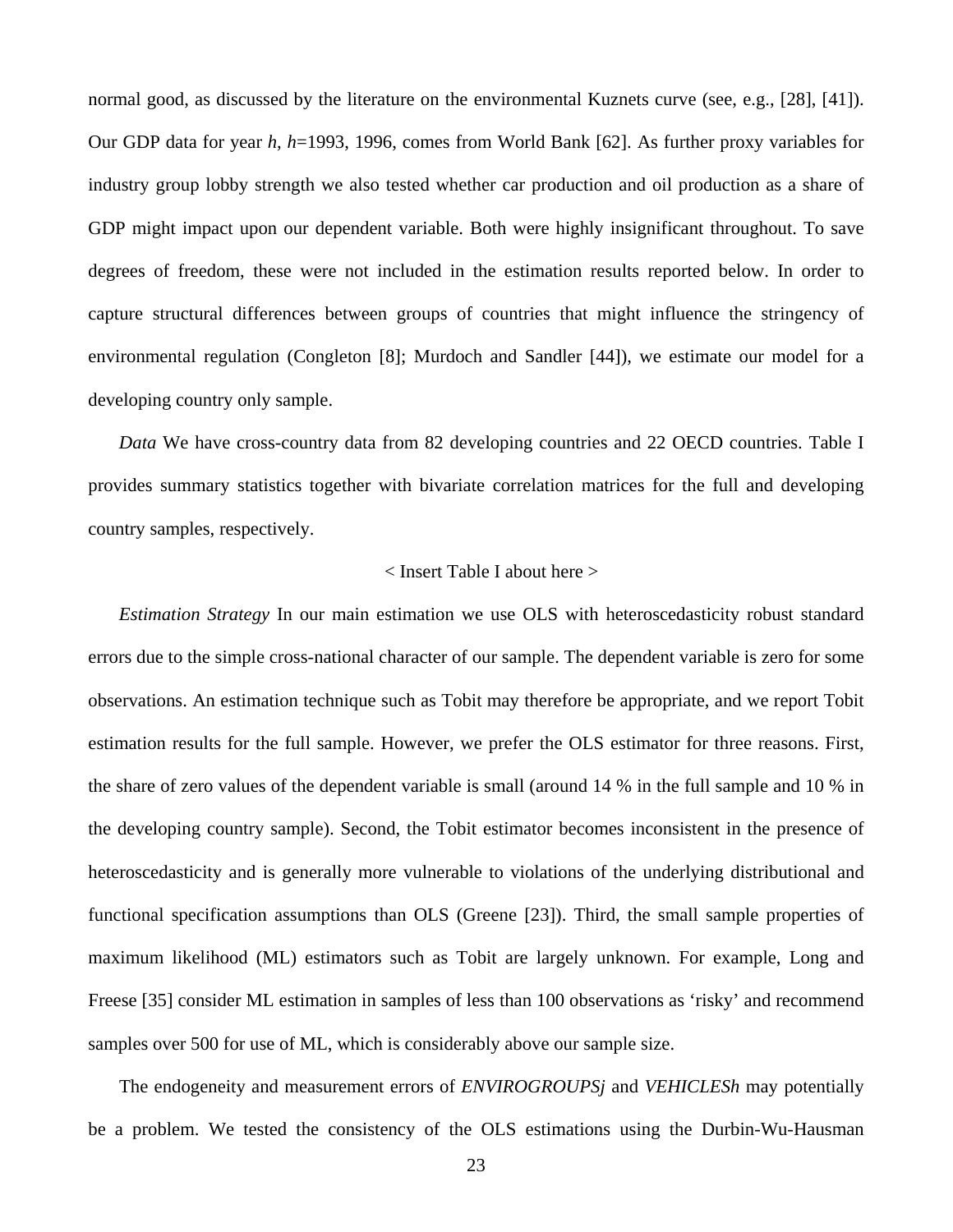(DWH) test (Davidson and MacKinnon [12]), but failed to reject the null of consistent OLS estimates. However, for completeness we also include a set of IV results. As instruments, we use population size (World Bank [62]), the percentage of Muslims in the population (Parker [50]), a dummy variable for a country's legal origin (La Porta *et al.* [33]), as well as a dummy variable for countries with a Confucian tradition (Huntington [29]). Our instruments are partially correlated with *ENVIROGROUPSj* and *VEHICLESh* in the sense that the correlation persists after all other exogenous variables are controlled for. Since we have over-identifying restrictions, we can also test for the exogeneity of our instruments.<sup>26</sup> The tests suggest that our instruments are valid.

We tested whether different slope coefficients for our two lobby group variables, *ENVIROGROUPSj* and *VEHICLESh*, are warranted. To do so, we grouped countries into those with (i) high and low *PARTICIPATION*, (ii) high and low *COMPETITION*, and whether or not they are (iii) car producing, or (iv) oil producing countries. We found no evidence of statistically significant differences in the slope coefficients across any of these groups of countries. In addition, in our robustness analysis we explored whether our results are sensitive to a number of countries having zero or extremely low values (possibly due to measurement errors) for *ENVIROGROUPSj* by excluding all observations in the lowest quartile for this variables.

#### **5. Results**

 $\overline{a}$ 

Table II reports our empirical estimates for our various specifications, with *LEADCONTENT* as the dependent variable and explanatory variables from year 1996 (where applicable). Models 1 and 2 report full sample OLS and Tobit results, respectively. Model 3 reports OLS for the developing country sample only, and Model 4 shows the full sample 2SLS results. The Sargan test fails to reject the over-

<span id="page-23-0"></span> $26$  The test of over-identifying restrictions compares the IV estimation results for the just-identified to the over-identified equation.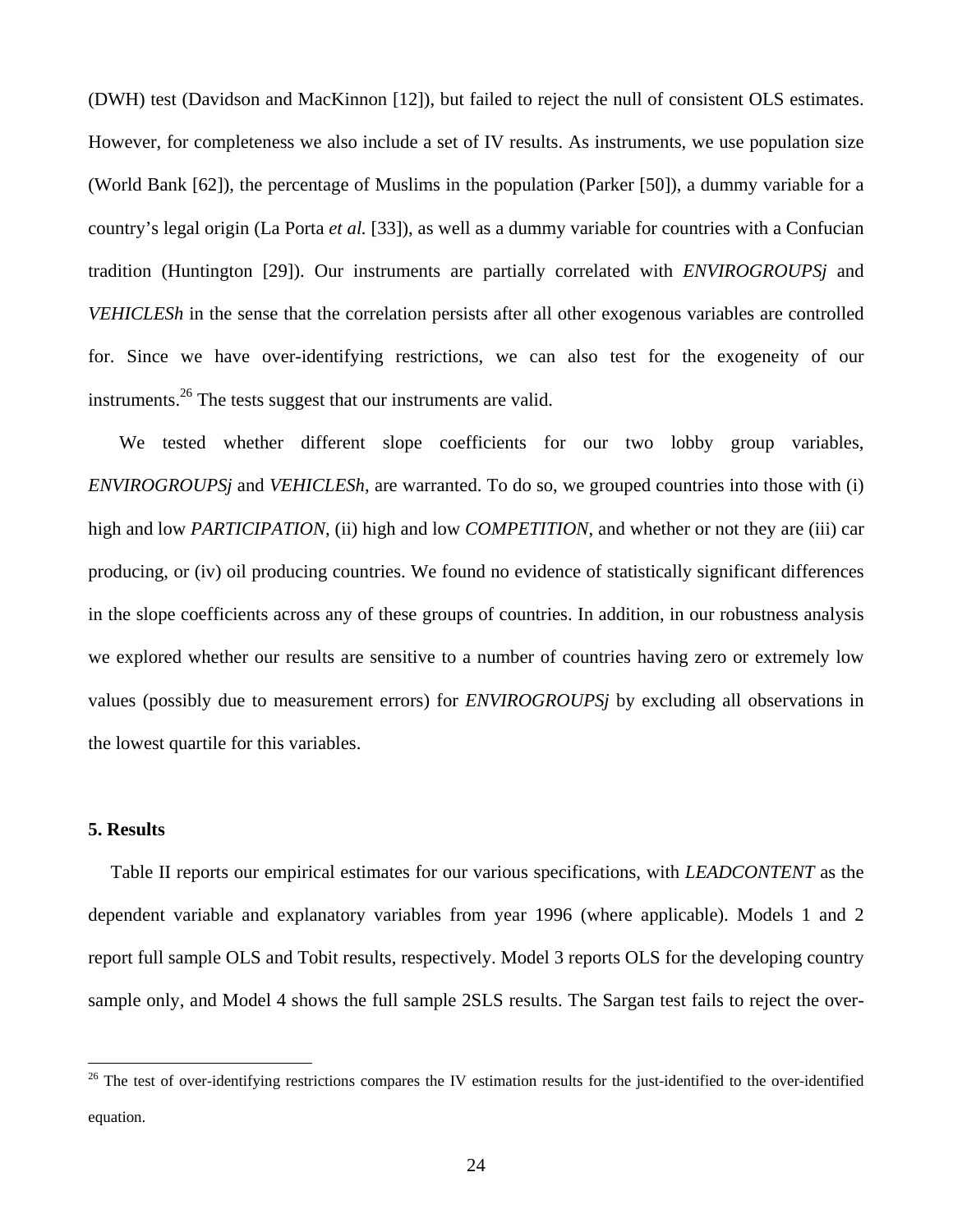<span id="page-24-0"></span>identification restrictions, suggesting that our instruments are truly exogenous and therefore valid instruments.

#### < Insert Table II about here >

*ENVIROGROUPS1996* is associated with lower lead content only in Model 1. This may be due to an incomplete (in our view) count of environmental lobby groups reported for year 1996. The results are mixed for the two variables measuring the two different aspects of democracy of interest. Whereas *PARTICIPATION* is insignificant in Models 1-4, *COMPETITION* is significant at least at the 5% level in these models. Moreover, consistent with our theory, an interaction exists between *PARTICIPATION* and *COMPETITION*. The significant negative coefficient for *PARTICIPATION\*COMPETITION* in Models 1, 2 and 4 suggest that increased political competition raises the stringency of environmental policy, in particular where the level of democratic participation is high. Model 1 suggests that at the mean of *PARTICIPATION*, ∂*LEADCONTENT*/∂*COMPETITION* = -0.68 (= -0.368 - 0.009\*34.85) grams, and at one standard deviation above the mean the effect equals  $-0.85$  (= $-0.368$ ) 0.009\*(34.85 + 18.87)) grams. Moreover, although democratic participation has no independent effect on environmental policy stringency, *PARTICIPATION* does raise policy stringency *conditional* on the level of political competition being non-zero. Thus, in all pure dictatorships with a value of *COMPETITION* equal to zero (such as Iraq in the 1990s), *PARTICIPATION* has *no* effect on *LEADCONTENT*. Using the estimated coefficients in Model 1 we find that at the mean value for *COMPETITION*, ∂*LEADCONTENT*/∂*PARTICIPATION* = -0.37 (= -0.009\*40.68) grams. We also find that vehicle owners form a powerful lobby opposing the environmental lobby groups. *VEHICLES* is positively associated with lead content in Models 1-4, lending further support to our theoretical model.<sup>27</sup> Moreover, *lnGDPPC1996* is highly significant in these models, with the expected negative sign.

 $27$  In additional analysis we broke the VEHICLES variable into its two components to see whether vehicles per capita or the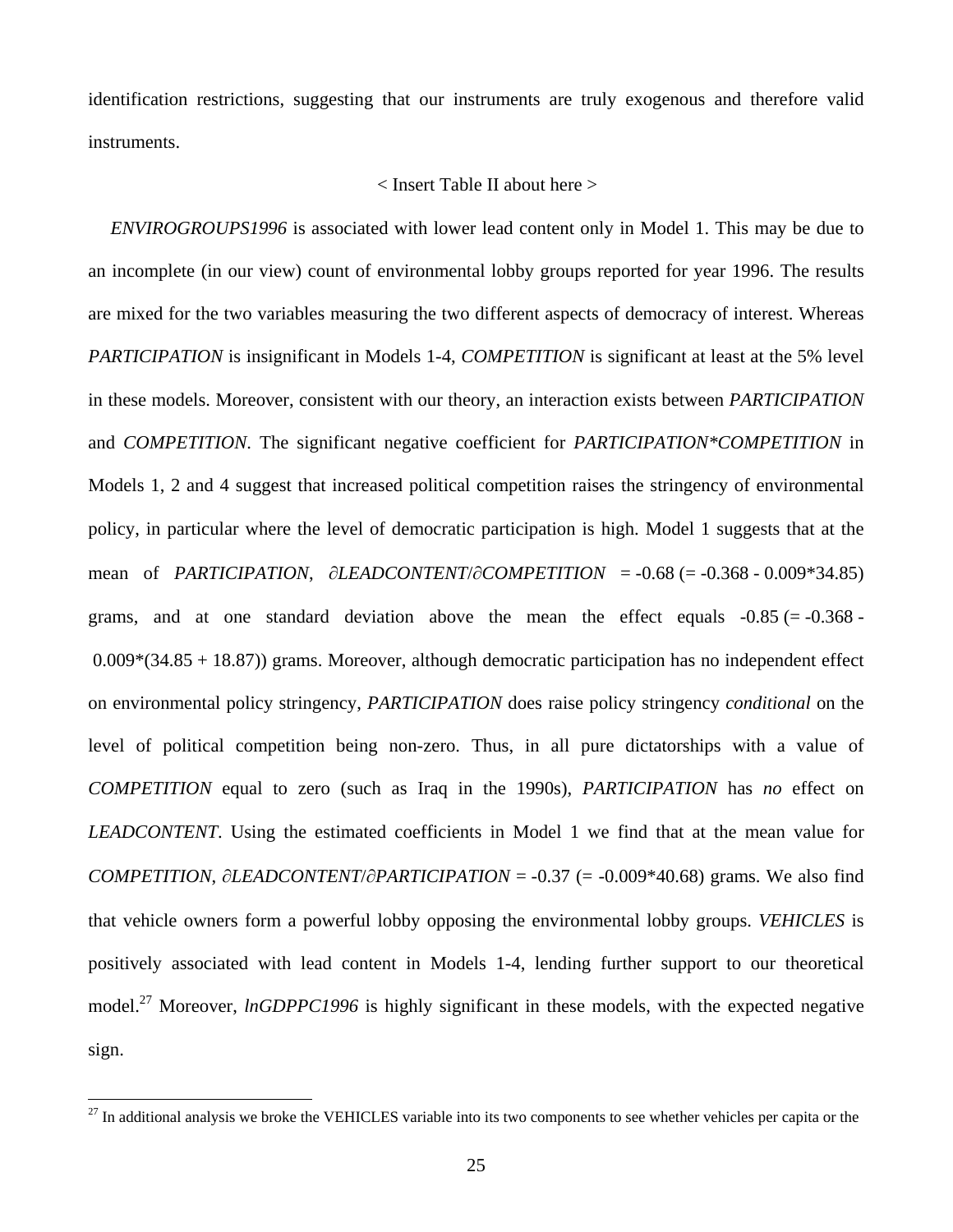Models 5-7 present an outlier analysis. It would be of concern if a few observations drove our results. While Model 5 excludes the quartile of observations with the lowest values for *ENVIROGROUPS1996*, Models 6 and 7 exclude outliers from the full- and developing country samples, respectively. Belsley *et al*. [4] suggest that observations with both high residuals and a high leverage deserve special attention. We exclude an observation from the sample if its DFITS is greater in absolute terms than twice the square root of  $(k/n)$ , where *k* is the number of independent variables and *n* the number of observations, and where DFITS is defined as the square root of  $(h_i/(1-h_i))$ , where  $h_i$ is an observation's leverage, multiplied by its studentized residual. In Models 5 and 6, *ENVIROGROUPS1996* is significant at the 5% level. This is consistent with the full sample OLS result in Model 1, which thus appears not to be merely driven by influential outliers. However, *ENVIROGROUPS1996* is insignificant in Model 7 in the developing country sample (as in Model 3), possibly due to insufficient variation. *VEHICLES1996* and *lnGDPPC1996* remain significant in Models 5-7.

Models 3 and 7 suggest that *PARTICIPATION* has no significant effect in developing countries. A reason for why the interaction effect differs in this group of countries is suggested by our theory, which conditions the interaction effect on the number on environmental lobby groups. Whereas in the full sample the number of groups (the level of environmentalism) appears sufficiently great to yield a negative interaction effect, this is not the case in the developing country sample, and the coefficient becomes insignificant (corresponding to (21) being approximately zero). A related issue is why *PARTICIPATION* has no direct effect on environmental policy in even the full sample, in contrast to, e.g., the results presented by Mueller and Stratmann [43] for income distribution? One reason may be that the very poor tend to be the most disenfranchised in developing countries. The very poor may put a

market share of unleaded gasoline exerts the main effect on the dependent variable. We found that the market share is more important than the extent of car ownership in a country.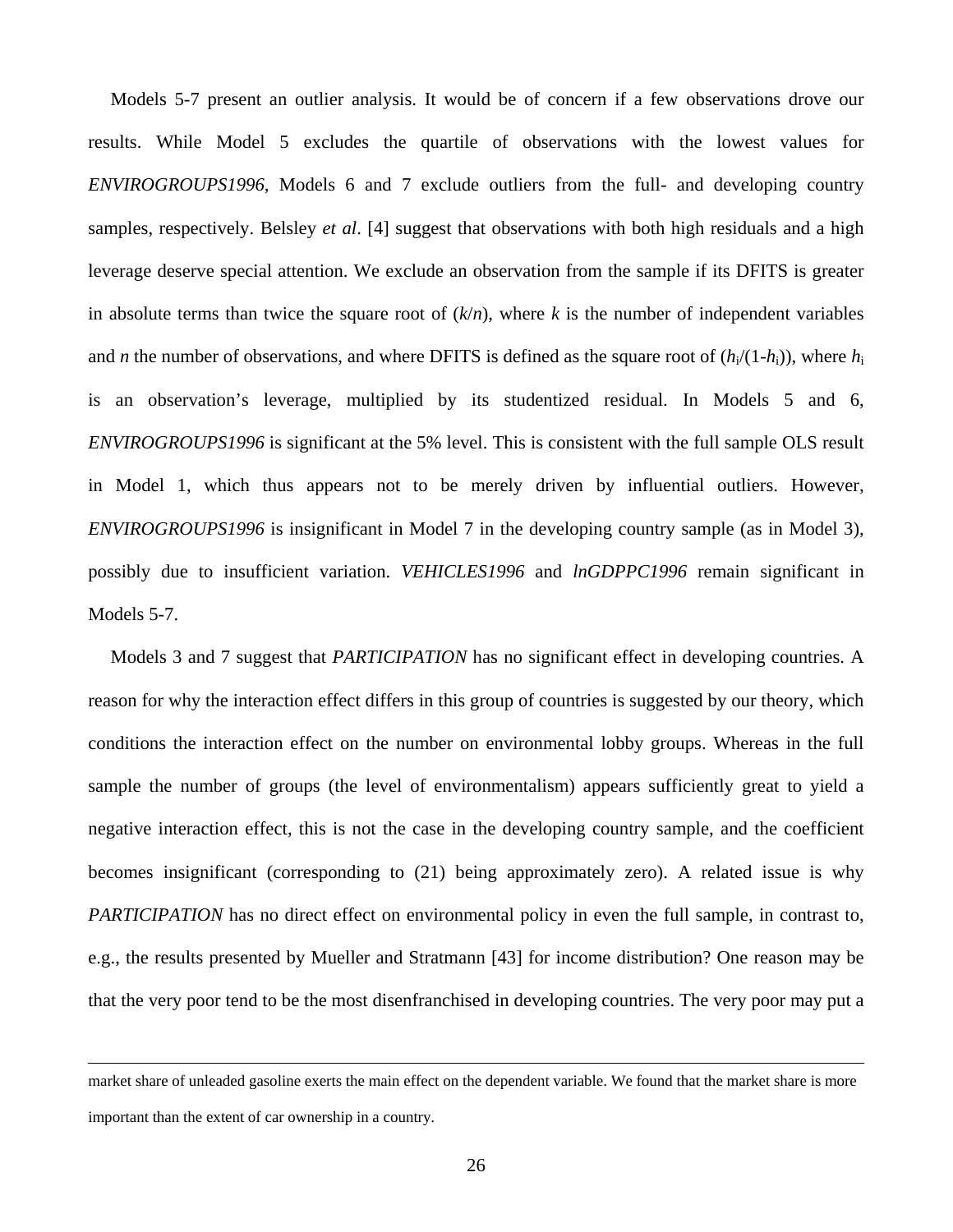low value on environmental quality (especially if lower lead content is associated with higher gasoline prices), and an increase in the democratic participation rate by the very poor may therefore reduce the average participant's preference for stricter environmental policy, blurring the overall results. There may also be threshold effects, over which *PARTICIPATION* has not reached in our sample of primarily developing countries.

Table III reports similar models as in Table II, but using *ENVIROGROUPS1993*, *VEHICLES1993*, and *lnGDPPC1993*, which seek to capture earlier (political) pressures that may affect *LEADCONTENT* in 1996.

#### <Insert Table III here >

Whereas *VEHICLES1993* and *lnGDPPC1993* remain significant in all models, *ENVIROGROUPS1993* affects 1996 lead content only in Models 1, 6 and 7. *COMPETITION* also preserves its significant negative sign in all models, but its interaction with *PARTICIPATION* is now significant only in the 2SLS regression (Model 4) and in two models that are part of the outlier analysis (Models 5 and 6). As before, *PARTICIPATION* is never significant.

Table IV reports results using *ENVIROGROUPS2000* (which we believe provides a superior coverage of the environmental lobby groups active in 1996, particularly for developing countries). This variable is now significant in five of the seven models. In particular, *ENVIROGROUPS2000* is significant in both models focussing exclusively on developing countries (Models 3 and 7), and the coefficient sizes are relatively large. This suggests that the support given by international donor organizations such as the World Bank to environmental advocacy groups in developing countries may have a measurable effect on environmental policy outcomes. *COMPETITION* is significant in all models, and its interaction with *PARTICIPATION* is significant in a majority of the models.<sup>28</sup> No major changes occur for *VEHICLES1996* or *lnGDPPC1996*.

<span id="page-26-0"></span><sup>&</sup>lt;sup>28</sup> In Model 2, *PARTICIPATION\* COMPETITION* is only marginally insignificant with a p-value equal to 0.103.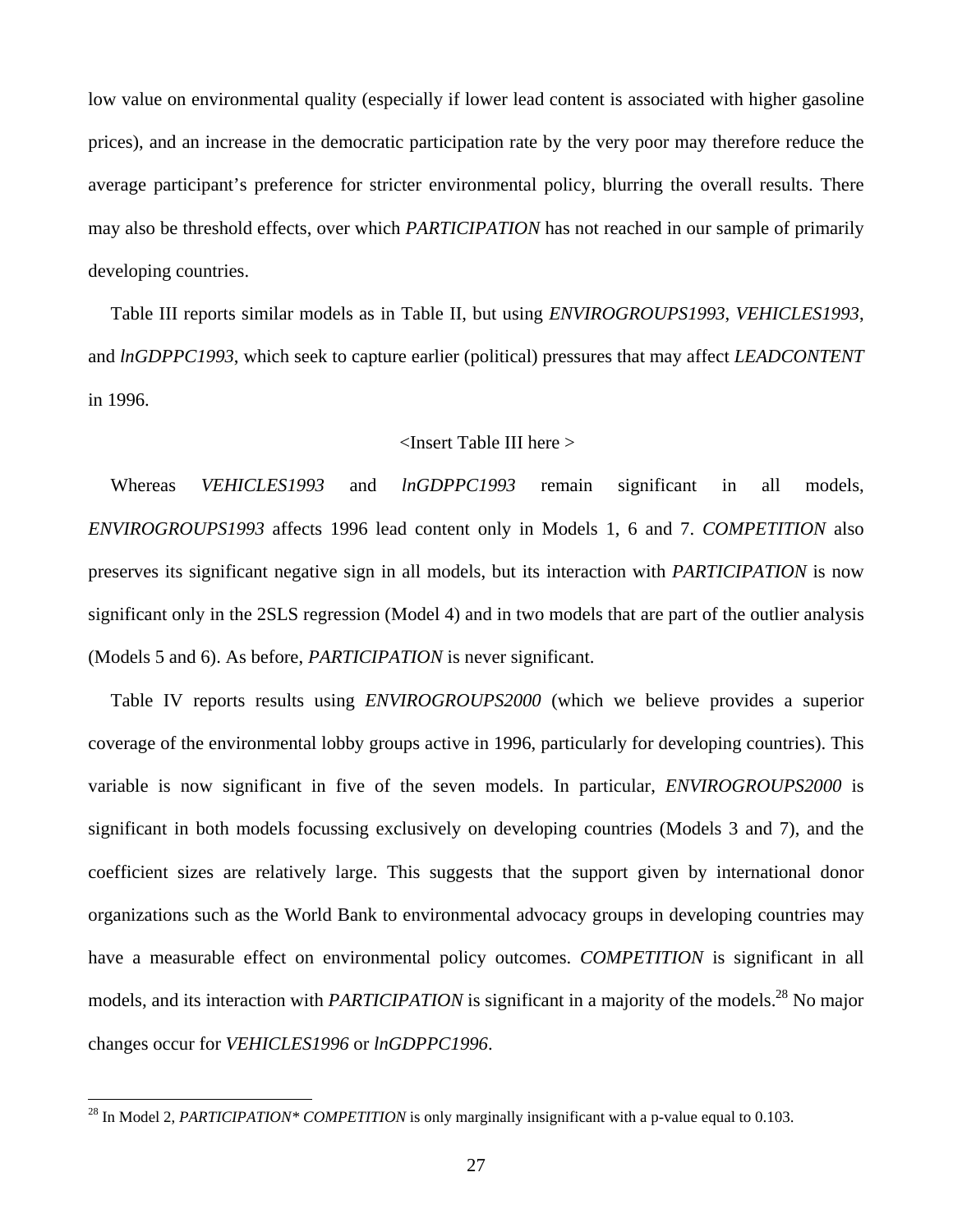< Insert Table IV here >

#### **6. Conclusion**

This paper seeks to determine whether the number of environmental lobby groups, the democratic participation rate, and the degree of electoral competition have discernable impacts on environmental policymaking. In particular, we present a novel theory: the effect of democratic participation (electoral competition) is *conditional* on the level of electoral competition (democratic participation).

We find empirical support for the interaction effect suggested by our theory. Greater political competition raises the stringency of environmental policies, and this tends to be the case *particularly* in countries with a high level of democratic participation by citizens. However, democratic participation affects environmental policy stringency *only* in countries with sufficiently high degree of political competition. Thus, democratic participation has *no* environmental policy effect in pure dictatorships. We believe these are new findings in the literature.

Our empirical results also suggest that lobbying on environmental issues may have policy effects. In particular, we find some evidence that the *number* of environmental groups affect policy stringency.<sup>[29](#page-27-0)</sup> It may therefore be worthwhile for international donor organizations to provide support for environmental non-governmental organizations worldwide. Such support may for example facilitate compliance with the Kyoto Protocol.

## **Acknowledgements**

 $\overline{a}$ 

We would like to thank two very helpful referees, Nils Petter Gleditsch, Angeliki Kourelis, Bob Lowry, and Håvard Strand for many insightful comments, Tatu Vanhanen for a discussion and

<span id="page-27-0"></span> $29$  We cannot make any inferences about the importance of the (average) size of the environmental lobbies. However, the total number of environmentalists appears important, given the organization costs.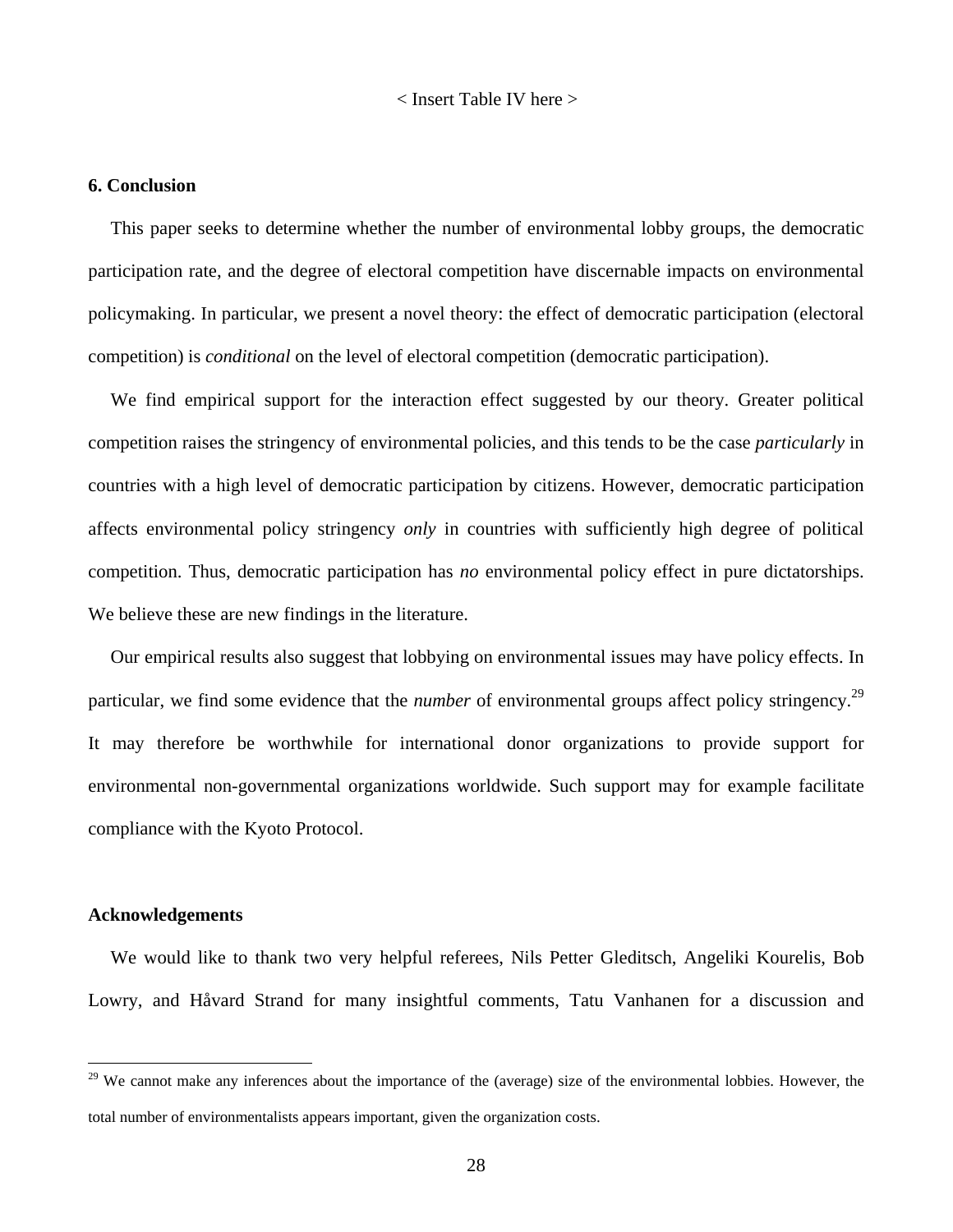clarifications, and Seth Binder for his help in collecting the data. This paper was written while Fredriksson visited the Department of Economics at the University of Gothenburg and he is grateful for its hospitality. The usual disclaimers apply.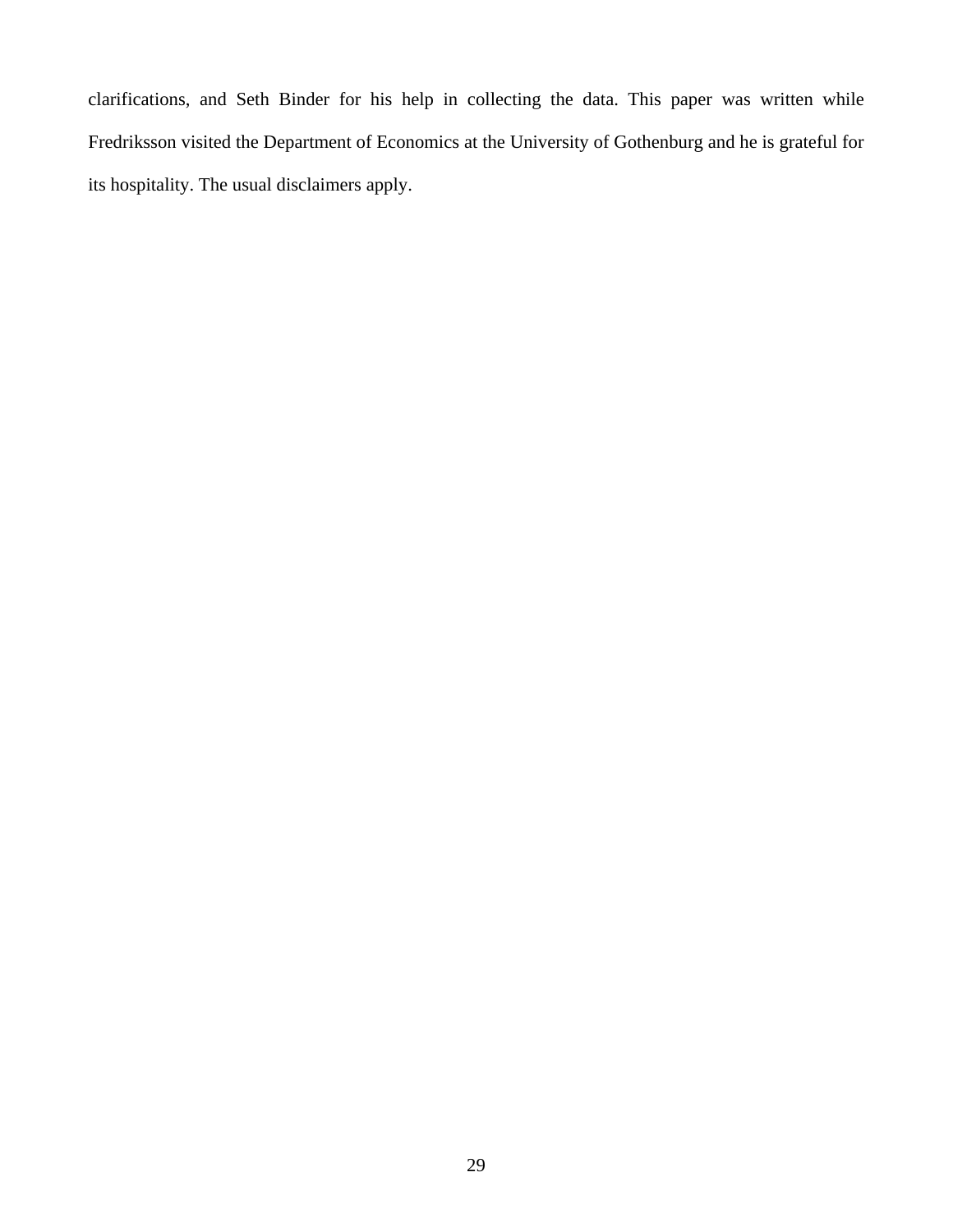#### **References**

- [1] T.S. Aidt, Political Internalization of Economic Externalities and Environmental Policy, J. Public Econ. 69 (1998) 1-16.
- [2] D.P. Baron, Electoral Competition with Informed and Uninformed Voters, Amer. Polit. Sci. Rev. 88 (1994) 33-47.
- [3] B.D. Bernheim, M.D. Whinston, Menu Auctions, Resource Allocation, and Economic Influence, Quart. J. Econ. 101 (1986) 1-31.
- [4] D.A. Belsley, E. Kuh, R.E. Welsch, Regression Diagnostics, John Wiley, New York, 1980.
- [5] K.A. Bollen, Liberal Democracy: Validity and Method Factors in Cross-National Measures, Amer. J. Polit. Sci. 37 (1993) 1207–1230.
- [6] P. Conconi, Green and Producer Lobbies: Competition or Alliance? in: S.M. Murshed (Ed.), Issues in Positive Political Economy, Routledge, London, 2000.
- [7] P. Conconi, Green Lobbies and Transboundary Pollution in Large Open Economies, J. Internat. Econ. 59 (2003) 399–422.
- [8] R.D. Congleton, Political Institutions and Pollution Control, Rev. Econ. Statist. 74 (1992) 412– 421.
- [9] M.L. Cropper, W.L. Evans, S.J. Berardi, M.M. Ducla-Soares, P.R. Portney, The Determinants of Pesticide Regulation: A Statistical Analysis of EPA Decision Making, J. Polit. Economy 100 (1992) 175-97.
- [10] R.A. Dahl, Polyarchy: Participation and Opposition, Yale University Press, New Haven, CT & London, 1971.
- [11] R. Damania, P.G. Fredriksson, J.A. List, Trade Liberalization, Corruption, and Environmental Policy Formation: Theory and Evidence, J. Environ. Econ. Manage. 46 (2003) 490-512.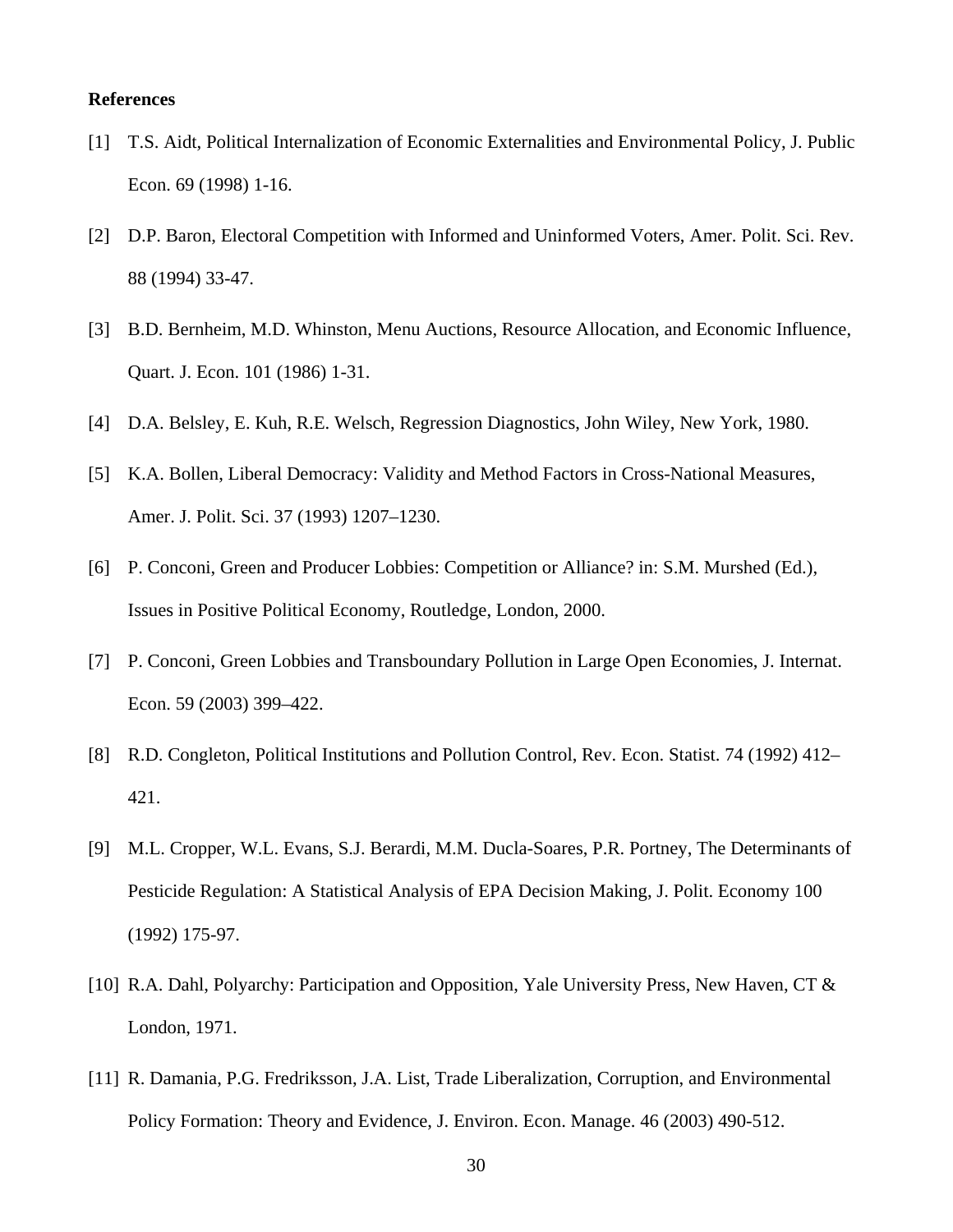- [12] R. Davidsson, J.G. MacKinnon, Estimation and Inference in Econometrics, Oxford University Press, New York, 1993.
- [13] R.T. Deacon, The Political Economy of Environment-Development Relationships: A Preliminary Framework. University of California at Santa Barbara Economics Working Paper 11-99, 1999, www.econ.ucsb.edu/papers/WP11-99.pdf, last visited 8 May 2004.
- [14] G.C. Durden, J.F. Shogren, J.I. Silberman, The Effects of Interest Group Pressure on Coal Strip-Mining Legislation, Soc. Sc. Quart. 72 (1991), 239-250.
- [15] P. Dutt, D. Mitra, Endogenous Trade Policy Through Majority Voting: An Empirical Investigation, J. Internat. Econ. 58 (2002) 107-33.
- [16] R.S. Erikson, M. MacKuen, J. Stimson, The Macro Polity. Cambridge University Press, Cambridge, 2002.
- [17] Europa Publications, The Environment Encyclopedia and Directory. Europa Publications Limited, London, 1994, 1997, 2001.
- [18] L.L. Fowler, R.G. Shaiko, The Grass Roots Connection: Environmental Activists and Senate Roll Calls, Amer. J. Polit. Sci. 31 (1987) 484-510.
- [19] P.G. Fredriksson, The Political Economy of Pollution Taxes in a Small Open Economy, J. Environ. Econ. Manage. 33 (1997), 44-58.
- [20] P.G. Fredriksson, N. Gaston, Ratification of the 1992 Climate Change Convention: What Determines Legislative Delay?, Publ. Choice, 104 (2000) 345-368.
- [21] K. Gawande, U. Bandyopadhyay, Is Protection for Sale? Evidence on the Grossman-Helpman Theory of Endogenous Protection, Rev. Econ. Statist. 82 (2000) 139-152.
- [22] P.K. Goldberg, G. Maggi, Protection for Sale: An Empirical Investigation, Amer. Econ. Rev. 89 (1999) 1135-1155.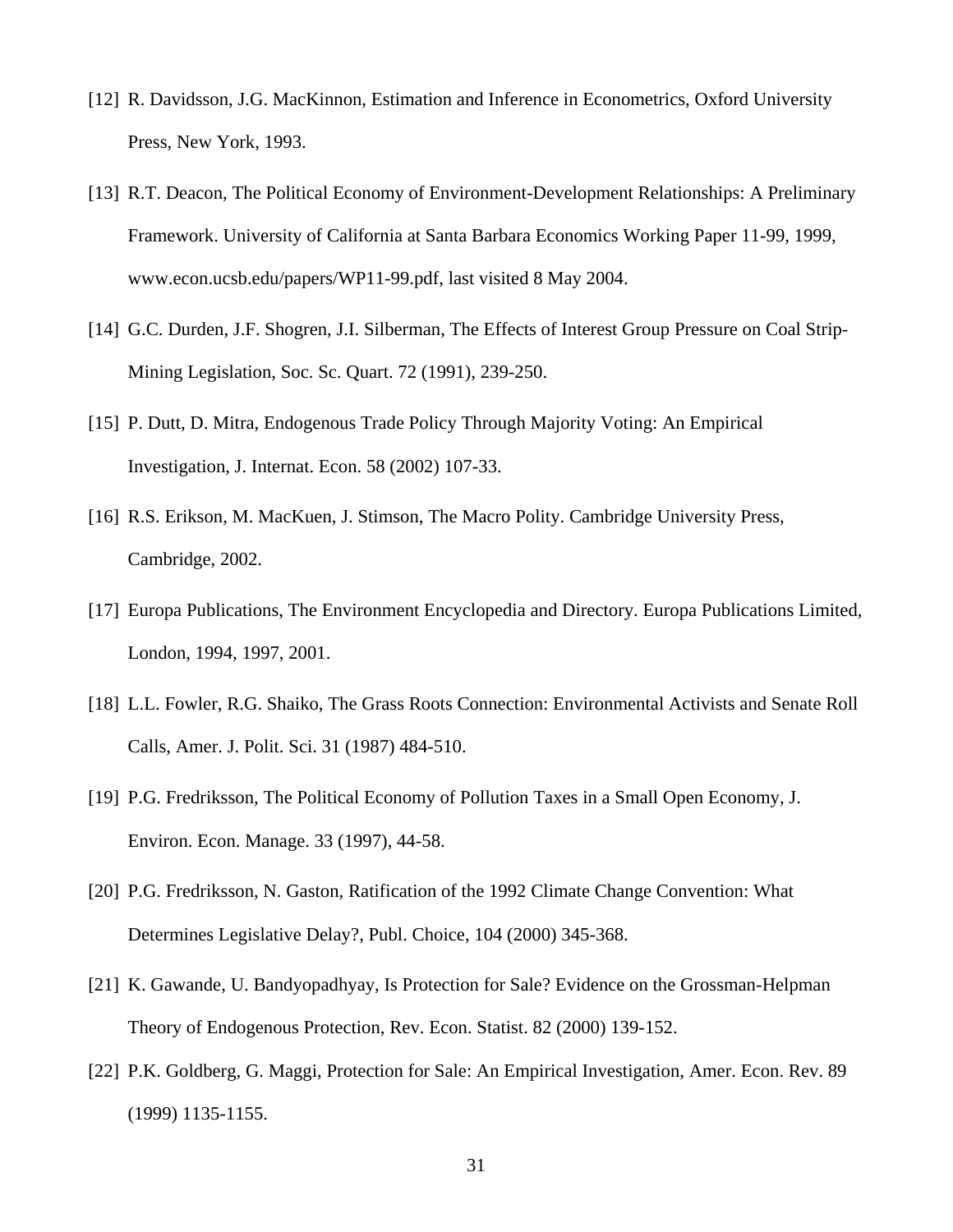- [23] W.H. Greene, Econometric Analysis. Prentice Hall, Upper Saddle River, N.J, 2003.
- [24] G.M. Grossman, E. Helpman, E., Protection for Sale, Amer. Econ. Rev. 84 (1994) 833-50.
- [25] G.M. Grossman, E. Helpman, Electoral Competition and Special Interest Politics, Rev. Econ. Studies 63 (1996) 265-86.
- [26] J.T. Hamilton, Political and Social Costs: Estimating the Impact of Collective Action on Hazardous Waste Facilities, RAND J. Econ. 24 (1993) 101-25.
- [27] A.L. Hillman, H. Ursprung, The Influence of Environmental Concerns on the Political Determination of Trade Policy, in: K. Anderson, R. Blackhurst (Eds), The Greening of World Trade Issues, Harvester Wheatsheaf, New York, 1992.
- [28] F.G.H. Hilton, A. Levinson, Factoring the Environmental Kuznets Curve: Evidence from Automotive Lead Emissions, J. Environ. Econ. Manage. 35 (1998) 126- 41.
- [29] S.P. Huntington, The Clash of Civilizations?, Foreign Aff. 72 (1993) 22-50.
- [30] International Road Federation, World Road Statistics, IRF, Geneva, various years.
- [31] J.E. Jackson, J.W. Kingdon, Ideology, Interest Groups Scores, and Legislative Votes, Amer. J. Polit. Sci. 36 (1992) 805-823.
- [32] J.P. Kalt, M.A. Zupan, Capture and Ideology in the Economic Theory of Politics, Amer. Econ. Rev. 74 (1994) 279-300.
- [33] R. La Porta, F. Lopez-de-Silanes, A. Shleifer, R. Vishny, The Quality of Government. J. Law, Econ., Organ. 15 (1999) 222–79.
- [34] A. Lijphart, Unequal Participation: Democracys Unresolved Dilemma, Amer. Polit. Sci. Rev. 91 (1997) 1-14.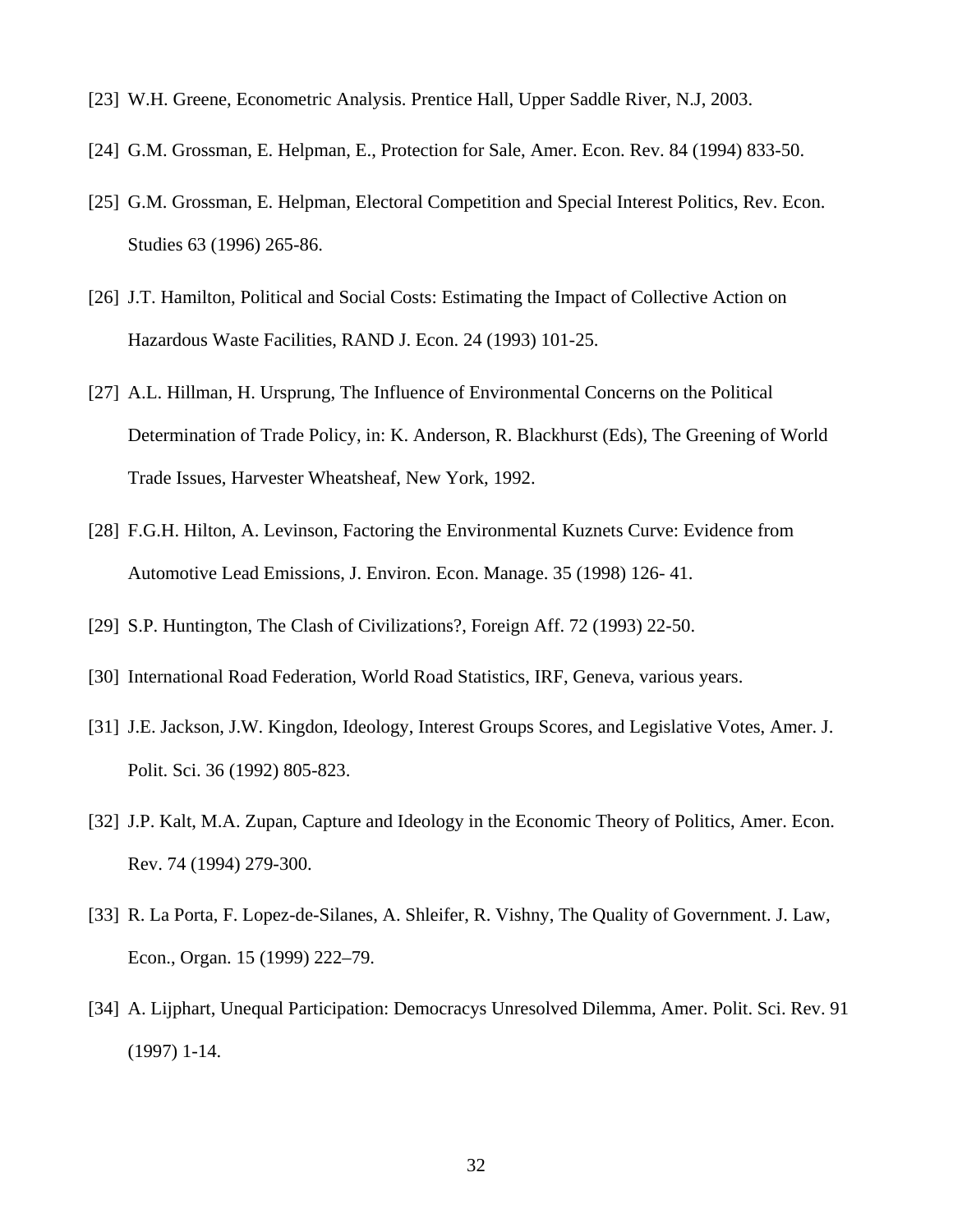- [35] J.S. Long, J. Freese, Regression Models for Categorical Dependent Variables Using Stata, Stata Corporation, College Station, 2001.
- [36] M. Lovei, Phasing Out Lead from Gasoline Worldwide Experience and Policy Implications, World Bank Technical Paper No. 397, World Bank, Washington, DC, 1997.
- [37] M. MacKuen, R. Erikson, J. Stimson, Macropartisanship, Amer. Polit. Sci. Rev. 83 (1989) 1125- 42.
- [38] M.C. McGuire, M. Olson, Jr., The Economics of Autocracy and Majority Rule: The invisible Hand and the Use of Force, J. Econ. Lit. 34 (1996) 72-96.
- [39] J.S. Mill, Considerations of Representative Government, Bobbs-Merrill, New York, 1958 (first published 1861).
- [40] T.C. Miller, Agricultural Price Policies and Political Interest Groups Competition, J. Policy Modell. 13 (1991) 489-513.
- [41] D.L. Millimet, J.A. List, T. Stengos, The Environmental Kuznets Curve: Real Progress or Misspecified Models?, Rev. Econ. Statist. 85 (2003) 1038-47.
- [42] T.M. Moe, A Calculus of Group Membership, Amer. J. Polit. Sci. 24 (1980) 593-632.
- [43] D.C. Mueller, T. Stratmann, The Economic Effects of Democratic Participation, J. Public Econ. 87 (2003) 2129-55.
- [44] J.C. Murdoch, T. Sandler, The Voluntary Provision of a Public Good: The Case of Reduced CFC Emissions and the Montreal Protocol, J. Public Econ. 63 (1997) 331-49.
- [45] J.C. Murdoch, T. Sandler, T., K. Sargent, A Tale of Two Collectives: Sulphur versus Nitrogen Oxides Emission Reduction in Europe, Economica 64 (1997) 281-301.
- [46] E. Neumayer, Do Democracies Exhibit Stronger International Environmental Commitment? A Cross-Country Analysis, J. Peace Res. 39 (2002) 139-64.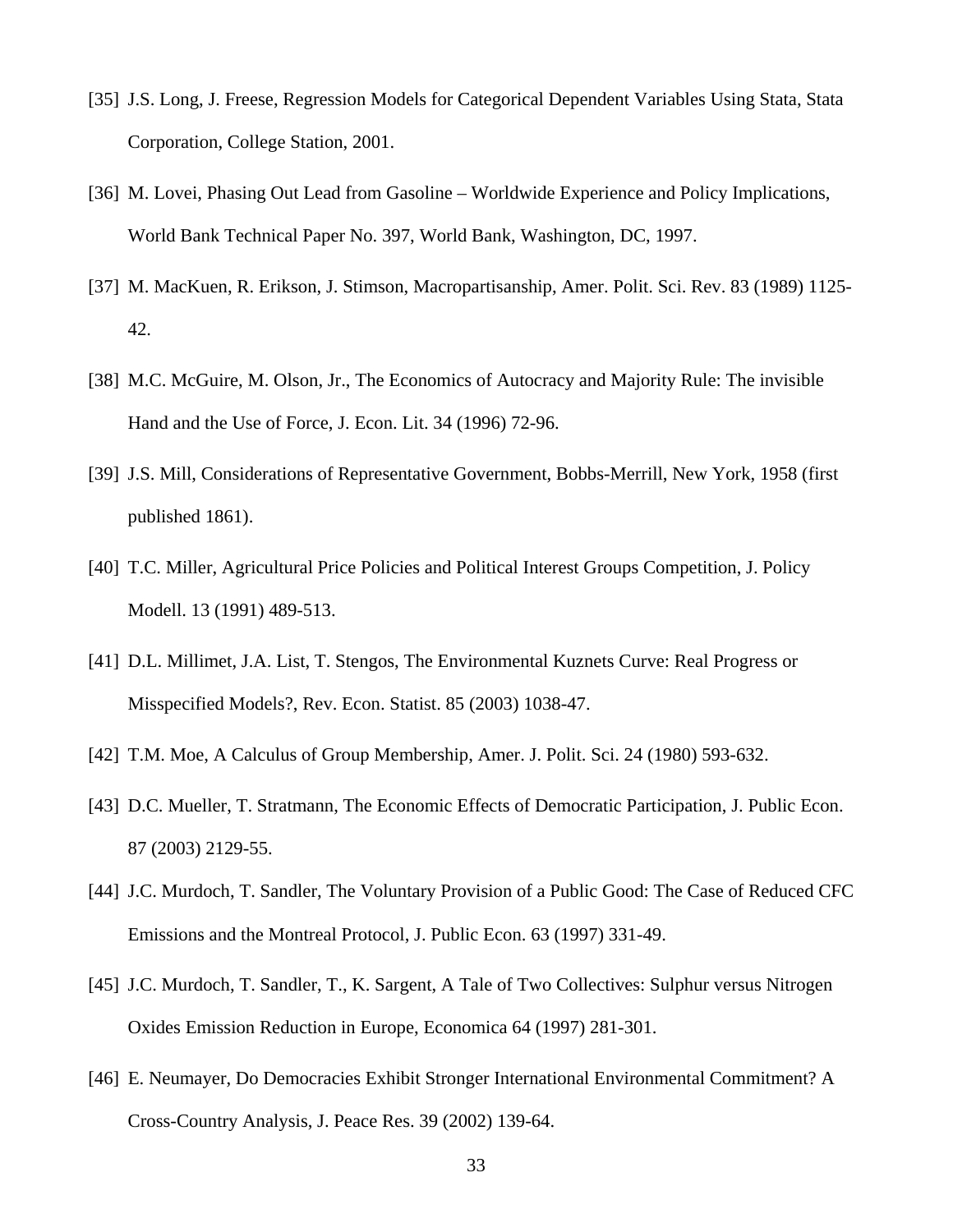- [47] E. Neumayer, Does Trade Openness Promote Multilateral Environmental Cooperation?, World Economy 25 (2002) 815-32.
- [48] E. Neumayer, S.G. Gates, N.P. Gleditsch, Environmental Commitment, Democracy and Inequality. Background Paper, World Development Report 2003. World Bank, Washington, DC, 2002.
- [49] M. Olson, The Logic of Collective Action, Harvard University Press, Cambridge, MA, 1965.
- [50] P.M. Parker, National cultures of the world a statistical reference, Greenwood Press, Westport, 1997.
- [51] T. Persson, G. Tabellini, Political Economics. Explaining Economic Policy, MIT Press, Cambridge, MA, 2002.
- [52] J. Potters, R. Sloof, Interest Groups: A Survey of Empirical Models That Try to Assess Their Influence, Europ. J. Polit. Economy 12 (1996) 403-442.
- [53] J.B. Ramsey, Tests for specification errors in classical linear least squares regression analysis, Journal of the Royal Statistical Society, Series B 31 (1969) 350-71.
- [54] M. Riddel, Candidate Eco-labeling and Senate Campaign Contributions. J. Environ. Econ. Manage. 45 (2003) 177-94.
- [55] R.A. Smith, Interest Group Influence in the U.S. Congress, Legisl. Studies Quart. 20 (1995) 89-139.
- [56] V.K. Smith, A Theoretical Analysis of the "Green Lobby", Amer. Polit. Sci. Rev. 79 (1985) 132-47.
- [57] E. Todd, E. Ritchie, Environmental Non-Governmental Organizations and the Common Fisheries Policy, Aquatic Conservation: Marine and Freshwater Ecosystems 10 (2000) 141-49.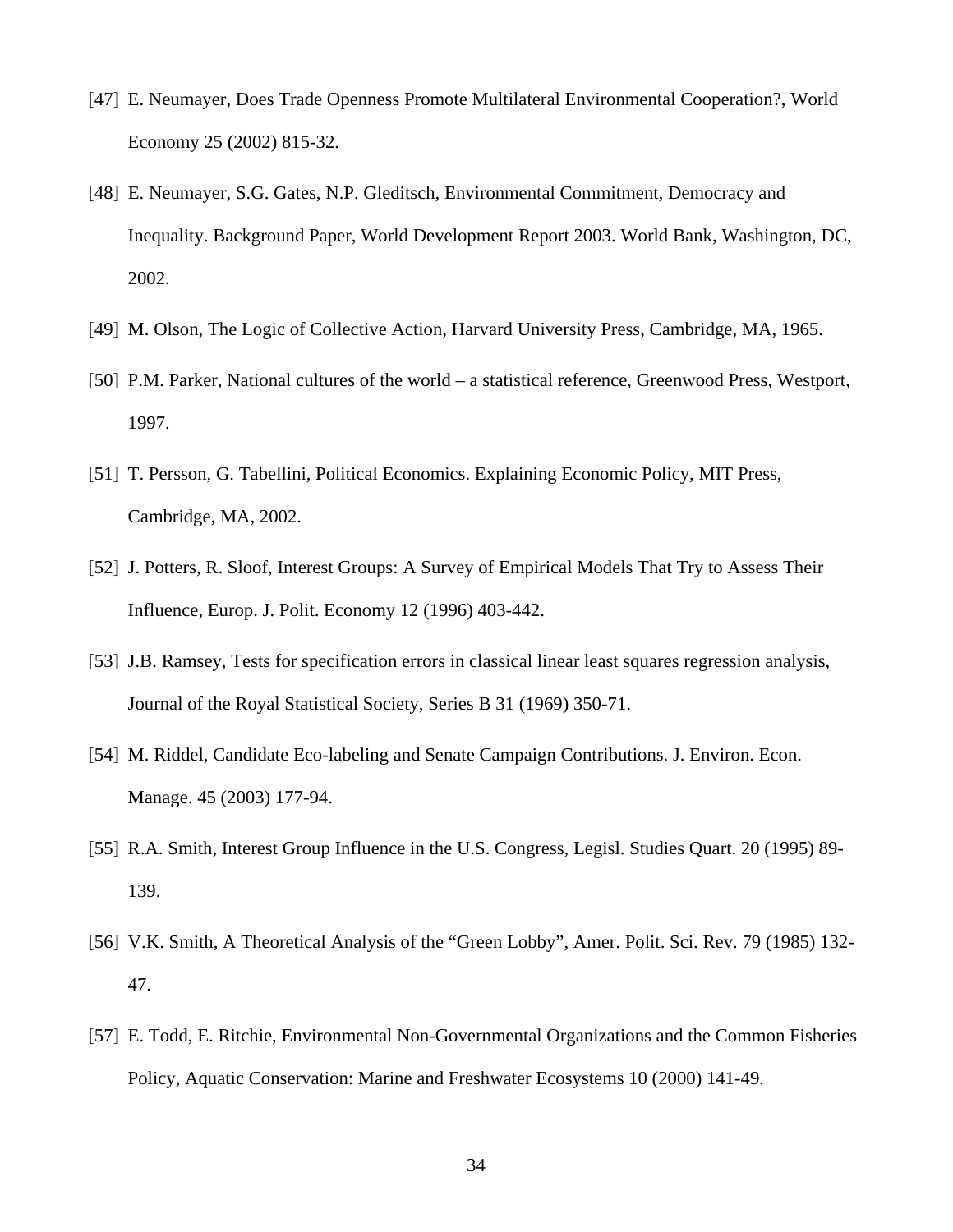- [58] D. Trefler, Trade Liberalization and the Theory of Endogenous Protection: An Econometric Study of U.S. Import Policy, J. Polit. Economy 101 (1993) 138-60.
- [59] C. VanGrasstek, The political economy of trade and the environment in the United States Senate, in: P. Low (Ed.), Trade and the Environment, Discussion Paper #159, World Bank, Washington DC, 1992.
- [60] T. Vanhanen, A New Dataset for Measuring Democracy, 1810–1998, J. Peace Res. 37 (2000) 251–65.
- [61] P. Wapner, Environmental Activism and World Civic Politics, SUNY, New York, 1995.
- [62] World Bank, World Development Indicators 2001, World Bank, Washington, DC, 2001.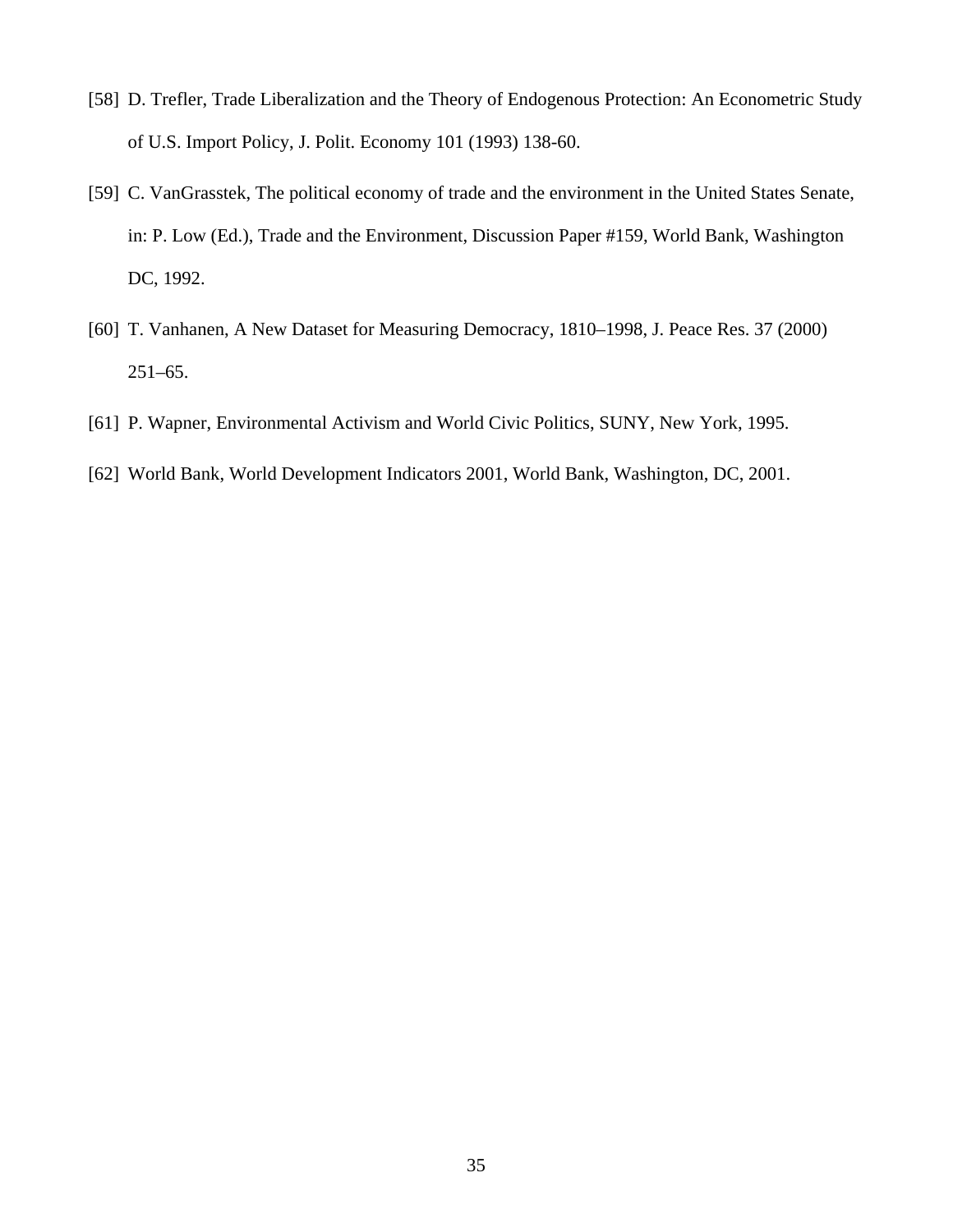Table 1.A Descriptive statistics and bivariate correlation matrix: full sample

| Variable             | Obs | Mean  | Std. Dev. | Min            | Max   |
|----------------------|-----|-------|-----------|----------------|-------|
| ENVIROGROUPS2000     | 104 | 16.93 | 32.92     | $\overline{0}$ | 250   |
| ENVIROGROUPS1996     | 104 | 17.26 | 34.75     | $\overline{0}$ | 261   |
| ENVIROGROUPS1993     | 104 | 14.99 | 34.69     | $\overline{0}$ | 272   |
| lnGDPPC1996          | 104 | 7.96  | 1.66      | 4.70           | 10.72 |
| lnGDPPC1993          | 104 | 8.51  | 1.11      | 6.17           | 10.28 |
| <b>LEADCONTENT</b>   | 104 | 40.10 | 28.87     | $\overline{0}$ | 85    |
| <b>PARTICIPATION</b> | 104 | 34.85 | 18.87     | $\overline{0}$ | 67.9  |
| <b>COMPETITION</b>   | 104 | 40.68 | 23.47     | $\overline{0}$ | 70    |
| VEHICLES1996         | 104 | 7.30  | 9.51      | $\overline{0}$ | 40.84 |
| VEHICLES1993         | 104 | 6.84  | 9.49      | $\overline{0}$ | 47.43 |

Table 1.B

Descriptive statistics and bivariate correlation matrix: developing countries

| Variable             | Obs | Mean  | Std. Dev. | Min            | Max   |
|----------------------|-----|-------|-----------|----------------|-------|
| ENVIROGROUPS2000     | 82  | 10.34 | 14.10     | $\overline{0}$ | 65    |
| ENVIROGROUPS1996     | 82  | 9.88  | 11.63     | $\overline{0}$ | 55    |
| ENVIROGROUPS1993     | 82  | 7.87  | 10.15     | $\overline{0}$ | 50    |
| lnGDPPC1996          | 82  | 7.37  | 1.35      | 4.70           | 10.12 |
| lnGDPPC1993          | 82  | 8.15  | 1.11      | 6.17           | 10.28 |
| <b>LEADCONTENT</b>   | 82  | 47.32 | 27.70     | $\overline{0}$ | 85    |
| <b>PARTICIPATION</b> | 82  | 29.66 | 17.26     | $\overline{0}$ | 67.9  |
| <b>COMPETITION</b>   | 82  | 34.70 | 22.82     | $\overline{0}$ | 70    |
| VEHICLES1996         | 82  | 6.45  | 8.67      | $\overline{0}$ | 40.84 |
| VEHICLES1993         | 82  | 6.04  | 8.93      | 0              | 47.43 |

Table 1.C

Correlation matrix: full sample (N=104)

|                        | $\pm$ |             | 3)                                                          | (4) | (5) |                          |  |  |
|------------------------|-------|-------------|-------------------------------------------------------------|-----|-----|--------------------------|--|--|
| $(1)$ ENVIROGROUPS2000 | 1.00  |             |                                                             |     |     |                          |  |  |
| (2) ENVIROGROUPS1996   |       | $0.96$ 1.00 |                                                             |     |     |                          |  |  |
| $(3)$ ENVIROGROUPS1993 | 0.94  | 0.99        | $-1.00$                                                     |     |     |                          |  |  |
| $(4)$ lnGDPPC1996      | 0.31  |             | $0.31$ $0.30$ $1.00$                                        |     |     |                          |  |  |
| $(5)$ lnGDPPC1993      | 0.33  |             | 0.32 0.30 0.98 1.00                                         |     |     |                          |  |  |
| (6) LEADCONTENT        |       |             | $-0.33$ $-0.32$ $-0.30$ $-0.54$ $-0.57$ $1.00$              |     |     |                          |  |  |
| (7) PARTICIPATION      |       |             | $0.26$ $0.23$ $0.18$ $0.40$ $0.40$ $0.35$ $1.00$            |     |     |                          |  |  |
| (8) COMPETITION        | 0.29  |             | $0.28$ 0.24 0.38 0.39 -0.47 0.67 1.00                       |     |     |                          |  |  |
| (9) VEHICLES1996       |       |             | $0.01 - 0.02 - 0.02$ 0.44 0.47                              |     |     | $0.00\ 0.03\ 0.01\ 1.00$ |  |  |
| $(10)$ VEHICLES1993    |       |             | $-0.03$ $-0.02$ 0.44 0.47 $-0.01$ $-0.02$ $-0.01$ 0.99 1.00 |     |     |                          |  |  |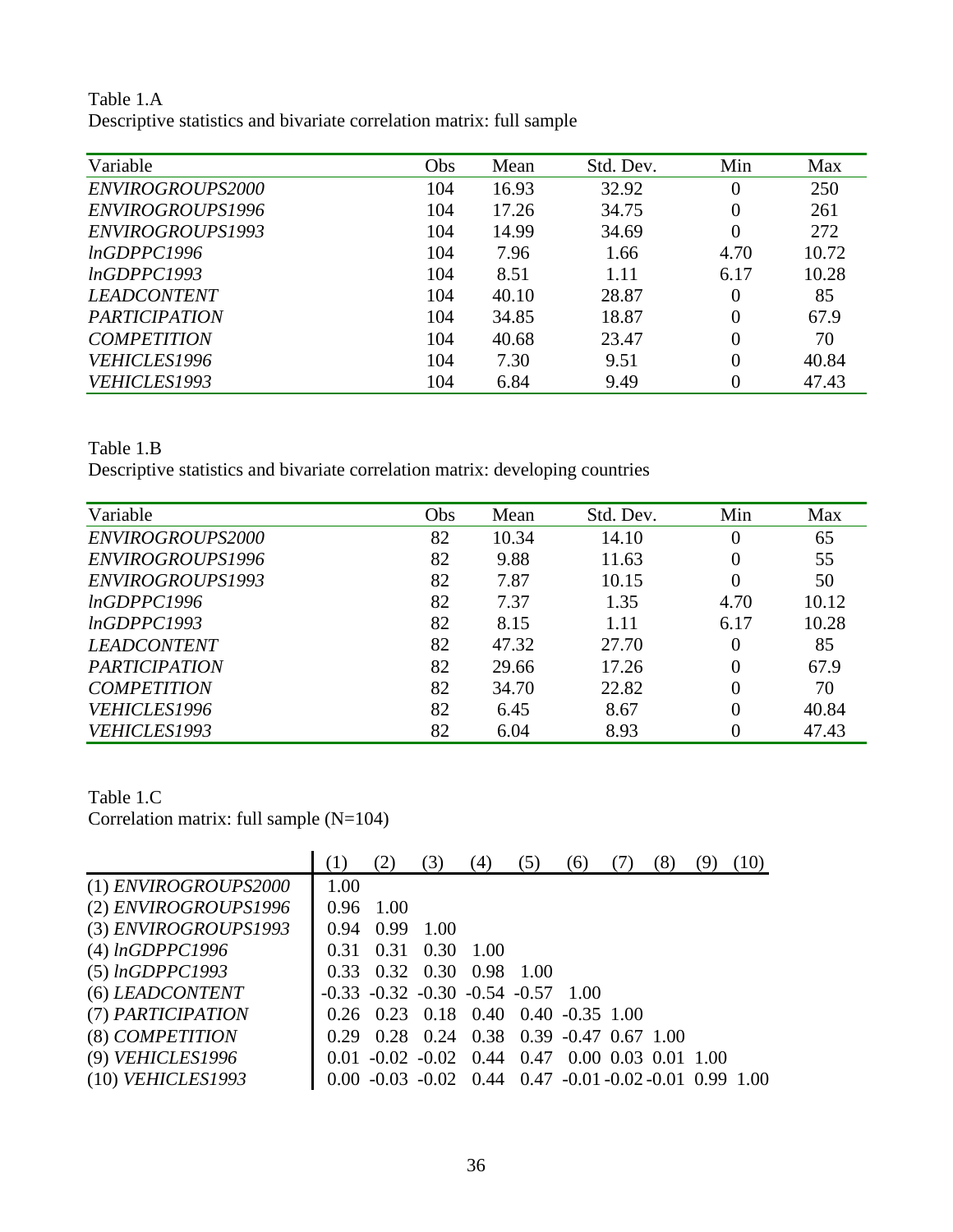| Table 2                                          |
|--------------------------------------------------|
| <b>Environmental Policy Stringency Equations</b> |

|                           | (1)         | (2)          | (3)            | (4)         | (5)                  | (6)         | (7)            |
|---------------------------|-------------|--------------|----------------|-------------|----------------------|-------------|----------------|
|                           | <b>OLS</b>  | <b>TOBIT</b> | <b>OLS</b>     | 2SLS        | <b>OLS</b>           | <b>OLS</b>  | <b>OLS</b>     |
|                           | Full sample | Full sample  | Dev. countries | Full sample | Excl. lower quartile | Excl.       | Dev. Countries |
|                           |             |              |                |             | ENVIROGROUPS1996     | outliers    | Excl. outliers |
| ENVIROGROUPS1996          | $-0.074**$  | $-0.119$     | $-0.346$       | $-0.188$    | $-0.067**$           | $-0.068**$  | $-0.216$       |
|                           | (0.032)     | (0.089)      | (0.307)        | (0.118)     | (0.029)              | (0.029)     | (0.250)        |
| <b>PARTICIPATION</b>      | 0.021       | 0.020        | 0.086          | 0.013       | 0.215                | 0.138       | 0.075          |
|                           | (0.156)     | (0.189)      | (0.222)        | (0.154)     | (0.181)              | (0.146)     | (0.213)        |
| <b>COMPETITION</b>        | $-0.368***$ | $-0.408***$  | $-0.318**$     | $-0.339**$  | $-0.652***$          | $-0.513***$ | $-0.402**$     |
|                           | (0.134)     | (0.140)      | (0.160)        | (0.133)     | (0.139)              | (0.151)     | (0.173)        |
| PARTICIPATION*            | $-0.009*$   | $-0.011*$    | $-0.007$       | $-0.010*$   | $-0.012**$           | $-0.013**$  | $-0.009$       |
| <b>COMPETITION</b>        | (0.005)     | (0.006)      | (0.006)        | (0.005)     | (0.005)              | (0.005)     | (0.006)        |
| VEHICLES1996              | $0.794***$  | $1.152***$   | $0.819*$       | $0.797***$  | $0.652**$            | $0.749***$  | $1.123***$     |
|                           | (0.226)     | (0.309)      | (0.448)        | (0.297)     | (0.261)              | (0.158)     | (0.349)        |
| lnGDPPC1996               | $-8.260***$ | $-9.772***$  | $-8.410***$    | $-7.565***$ | $-7.285***$          | $-8.287***$ | $-11.081***$   |
|                           | (1.603)     | (2.069)      | (2.839)        | (1.431)     | (1.954)              | (1.518)     | (2.376)        |
| Constant                  | 104.629***  | 112.997***   | 108.257***     | 101.255***  | 99.343***            | 107.597***  | 123.568***     |
|                           | (11.647)    | (14.759)     | (17.600)       | (10.753)    | (15.034)             | (10.848)    | (15.136)       |
| $\mathbf N$               | 104         | 104          | 82             | 104         | 78                   | 98          | 74             |
| <b>Adjusted R-squared</b> | .44         |              | .19            |             | .45                  | .49         | .31            |
| Pseudo R-squared          |             | .07          |                |             |                      |             |                |
| <b>Ramsey Reset test</b>  | .27         |              | .99            |             | .27                  | .08         | .60            |
|                           | (.8494)     |              | (.4002)        |             | (.8467)              | (.9726)     | (.6152)        |
| DWH test                  | 1.23        |              | .50            |             | 2.85                 | 1.70        | .05            |
|                           | (.5417)     |              | (.7778)        |             | (.2403)              | (.4277)     | (.9734)        |
| Robust Sargan test        |             |              |                | 3.67        |                      |             |                |
|                           |             |              |                | (.5986)     |                      |             |                |

*Notes*: Dependent variable is *LEADCONTENT*. Heteroscedasticity robust standard errors in parentheses. \*, \*\*, \*\*\* represents significance at the 10, 5, 1 % levels, respectively. Ramsey Reset test is asymptotically F distributed under the null of no omitted variables, with p-values reported in brackets. DWH test is asymptotically chi-sq distributed under the null of exogeneity, with p-values reported in brackets. Robust Sargan test is overidentification test of all instruments and is asymptotically chi-sq distributed under the null of exogeneity of instruments, with p-values reported in brackets.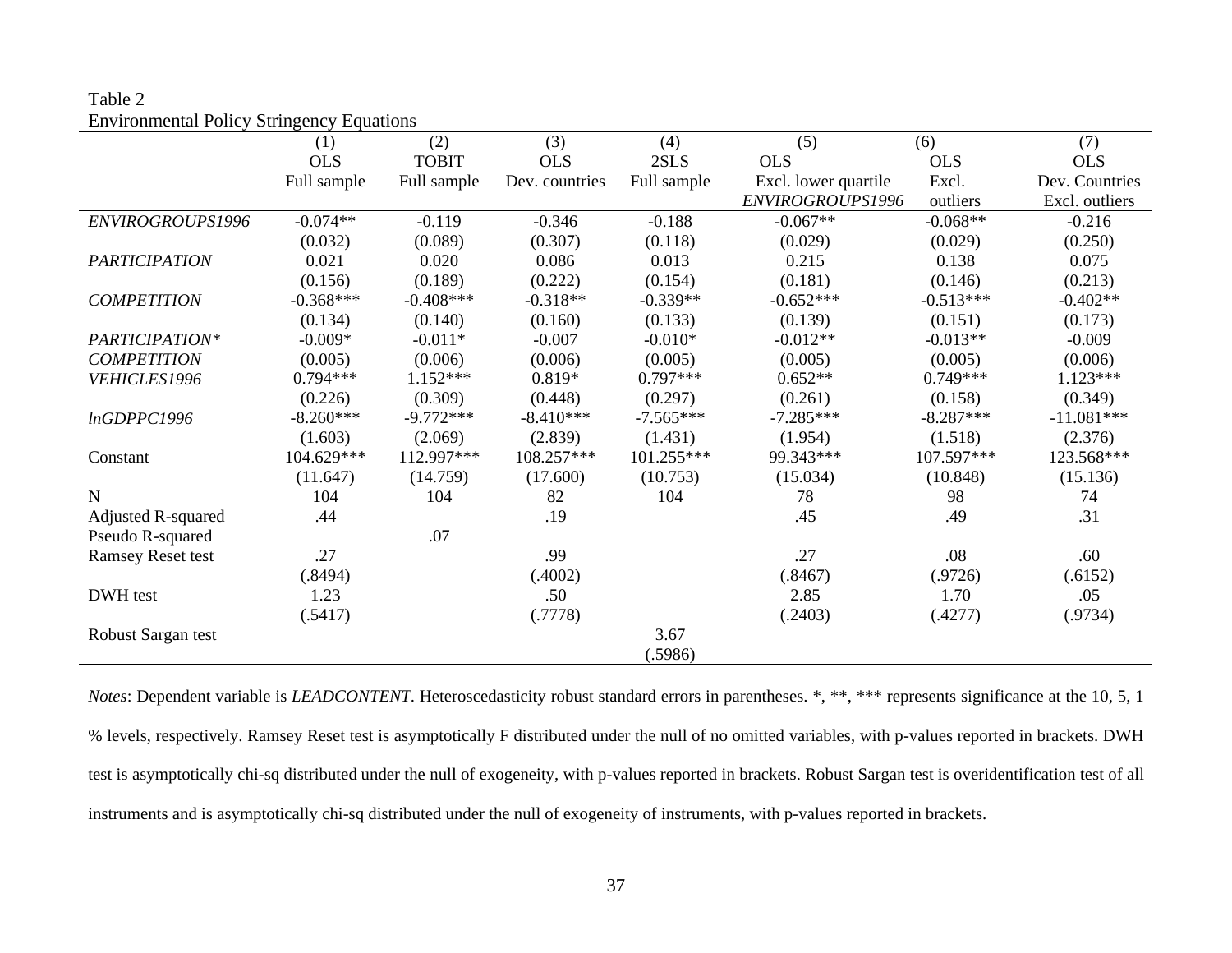| Table 3                                                          |  |
|------------------------------------------------------------------|--|
| Environmental Policy Stringency Equations: Robustness Analysis I |  |

|                          | (1)          | (2)          | (3)          | (4)          | (5)                  | (6)          | (7)            |
|--------------------------|--------------|--------------|--------------|--------------|----------------------|--------------|----------------|
|                          | <b>OLS</b>   | <b>TOBIT</b> | <b>OLS</b>   | 2SLS         | <b>OLS</b>           | <b>OLS</b>   | <b>OLS</b>     |
|                          | Full sample  | Full sample  | Developing   | Full sample  | Excl. lower quartile | Excl.        | Dev. Countries |
|                          |              |              | countries    |              | ENVIROGROUPS1993     | outliers     | Excl. outliers |
| ENVIROGROUPS1993         | $-0.060*$    | $-0.121$     | $-0.368$     | $-0.150$     | $-0.047$             | $-0.093*$    | $-0.512*$      |
|                          | (0.032)      | (0.092)      | (0.322)      | (0.115)      | (0.029)              | (0.056)      | (0.265)        |
| <b>PARTICIPATION</b>     | 0.086        | 0.104        | 0.184        | 0.086        | 0.176                | 0.137        | 0.254          |
|                          | (0.153)      | (0.185)      | (0.218)      | (0.153)      | (0.162)              | (0.124)      | (0.202)        |
| <b>COMPETITION</b>       | $-0.349***$  | $-0.385***$  | $-0.291*$    | $-0.316**$   | $-0.502***$          | $-0.502***$  | $-0.341**$     |
|                          | (0.131)      | (0.137)      | (0.152)      | (0.128)      | (0.130)              | (0.115)      | (0.141)        |
| PARTICIPATION*           | $-0.007$     | $-0.008$     | $-0.004$     | $-0.008*$    | $-0.011**$           | $-0.010**$   | $-0.002$       |
| <b>COMPETITION</b>       | (0.005)      | (0.006)      | (0.006)      | (0.005)      | (0.005)              | (0.004)      | (0.006)        |
| VEHICLES1993             | $0.899***$   | $1.233***$   | 0.908**      | $1.164***$   | $1.129***$           | $0.825***$   | 1.079***       |
|                          | (0.198)      | (0.307)      | (0.364)      | (0.331)      | (0.263)              | (0.181)      | (0.344)        |
| lnGDPPC1993              | $-14.636***$ | $-16.848***$ | $-14.581***$ | $-14.879***$ | $-15.023***$         | $-13.197***$ | $-16.248***$   |
|                          | (2.400)      | (3.148)      | (3.708)      | (2.277)      | (2.761)              | (2.258)      | (3.184)        |
| Constant                 | 161.942***   | 177.431***   | 164.009***   | 164.031***   | 165.391***           | 153.136***   | 177.100***     |
|                          | (18.968)     | (24.836)     | (27.094)     | (18.247)     | (22.346)             | (17.803)     | (23.375)       |
| N                        | 104          | 104          | 82           | 104          | 80                   | 98           | 79             |
| Adjusted R-squared       | .44          |              | .24          |              | .51                  | .48          | .33            |
| Pseudo R-squared         |              | .08          |              |              |                      |              |                |
| <b>Ramsey Reset test</b> | .69          |              | 1.88         |              | .67                  | .07          | .31            |
|                          | (.5607)      |              | (.1414)      |              | (.5741)              | (.9749)      | (.8187)        |
| DWH test                 | 1.18         |              | .02          |              | 1.21                 | 1.29         | .12            |
|                          | (.5538)      |              | (.9896)      |              | (5452)               | (.5246)      | (.9399)        |
| Robust Sargan test       |              |              |              | 4.449        |                      |              |                |
|                          |              |              |              | (.4867)      |                      |              |                |

*Notes*: Dependent variable is *LEADCONTENT*. Heteroscedasticity robust standard errors in parentheses. \*, \*\*, \*\*\* represents significance at the 10, 5, 1 percent levels, respectively. Ramsey Reset test is asymptotically F distributed under the null of no omitted variables, with p-values reported in brackets. DWH test is asymptotically chi-sq distributed under the null of exogeneity, with p-values reported in brackets. Robust Sargan test is overidentification test of all instruments and is asymptotically chi-sq distributed under the null of exogeneity of instruments, with p-values reported in brackets.